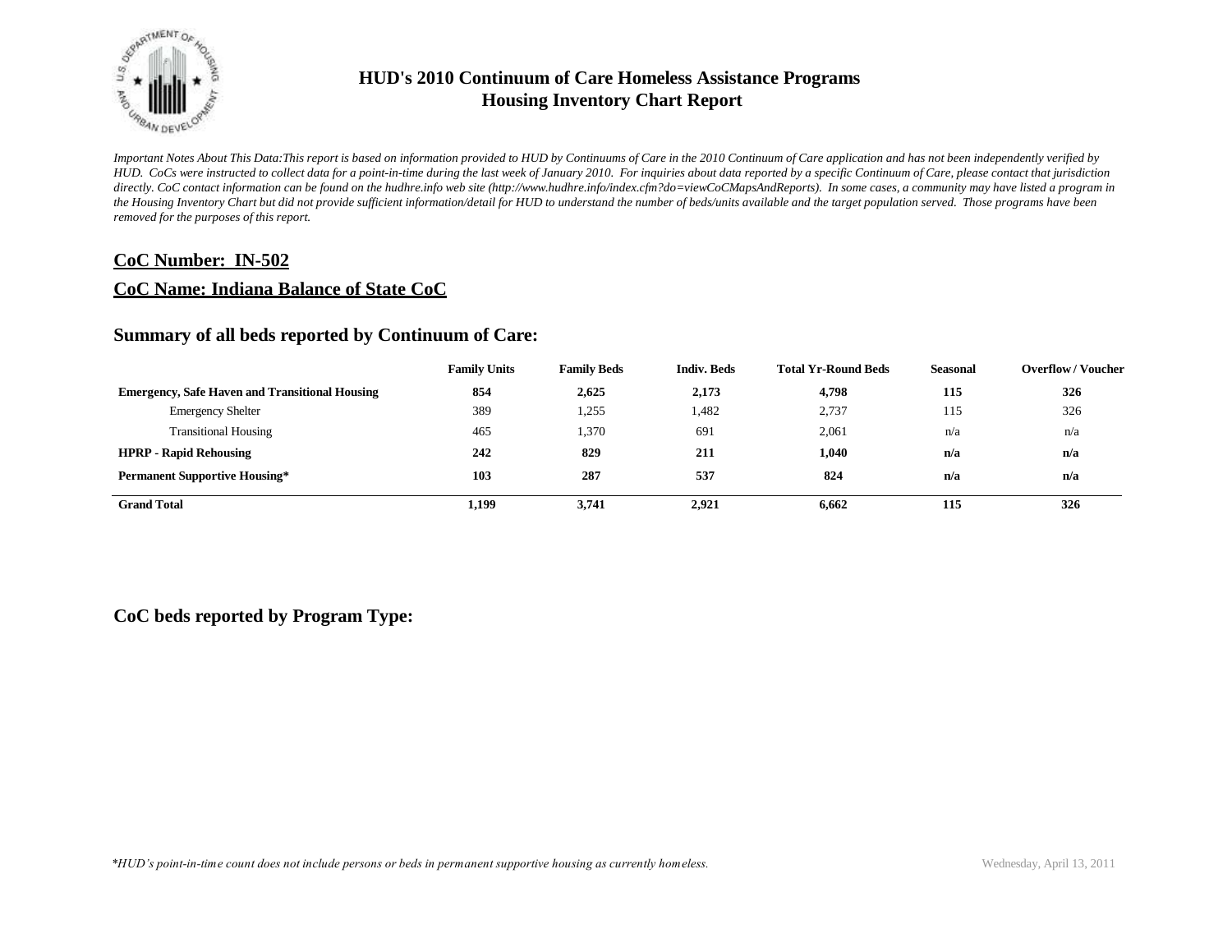

*Important Notes About This Data:This report is based on information provided to HUD by Continuums of Care in the 2010 Continuum of Care application and has not been independently verified by HUD. CoCs were instructed to collect data for a point-in-time during the last week of January 2010. For inquiries about data reported by a specific Continuum of Care, please contact that jurisdiction*  directly. CoC contact information can be found on the hudhre.info web site (http://www.hudhre.info/index.cfm?do=viewCoCMapsAndReports). In some cases, a community may have listed a program in *the Housing Inventory Chart but did not provide sufficient information/detail for HUD to understand the number of beds/units available and the target population served. Those programs have been removed for the purposes of this report.*

### **Emergency Shelter for Families**

| <b>Provider Name</b>                                               | <b>Facility Name</b>              | Family<br><b>Units</b> | <b>Family</b><br><b>Beds</b> | <b>Individual</b><br><b>Beds</b> | <b>Total Beds</b> | <b>Seasonal</b> | <b>Overflow/Voucher</b> |
|--------------------------------------------------------------------|-----------------------------------|------------------------|------------------------------|----------------------------------|-------------------|-----------------|-------------------------|
| Albion Fellows Bacon Center                                        | Albion Fellows Bacon Center       | 8                      | 30                           | $\mathbf{0}$                     | 30                | $\theta$        | 30                      |
| Alternatives Inc.                                                  | Alternatives Inc.                 | 12                     | 48                           | $\Omega$                         | 48                | $\Omega$        | 0                       |
| Anchor House Inc.                                                  | Residential Program               | 4                      | 12                           | $\Omega$                         | 12                | $\Omega$        | 0                       |
| <b>Bloomington Township Trustee</b>                                | <b>Rosies Place</b>               |                        | 3                            | $\Omega$                         | 3                 | $\Omega$        |                         |
| CAM Inc                                                            | <b>CAM Family Hope Center</b>     |                        | 3                            |                                  | 3                 | $\Omega$        |                         |
| Caring Place                                                       | Caring Place                      |                        | 24                           |                                  | 24                | $\Omega$        |                         |
| Christian Ministries of Delaware County                            | Hope House                        |                        | 12                           | 0                                | 12                | $\Omega$        |                         |
| Christian Ministries of Delaware County                            | <b>Family Shelter</b>             | h                      | 18                           | 0                                | 18                | $\Omega$        |                         |
| Citizens Concerned for the Homeless                                | <b>Sand Castle Shelter</b>        | <sup>1</sup>           | 18                           | 0                                | 18                | $\Omega$        |                         |
| Community Service Center of Morgan Co                              | Wellspring                        |                        | 27                           | $\Omega$                         | 27                | $\Omega$        |                         |
| Council on Domestic Abuse Inc. (CODA)                              | <b>CODA</b>                       |                        | 15                           | $^{0}$                           | 15                | $\Omega$        |                         |
| Desert Rose Foundation                                             | <b>Desert Place</b>               | 10                     | 40                           |                                  | 40                | $\Omega$        |                         |
| Family Service Association of Howard Cou Domestic Violence Program |                                   |                        | 31                           |                                  | 31                | $\Omega$        |                         |
| Family Services of Delaware Co.                                    | A Better Way                      | 6                      | 24                           |                                  | 24                | $\Omega$        |                         |
| Family Services of Elkhart (IFIT)                                  | Elkhart County Women's Shelter    | 6                      | 34                           | $\Omega$                         | 34                | $\Omega$        |                         |
| Gary Commission for Women                                          | Rainbow ES DV                     | 6                      | 18                           | $\Omega$                         | 18                | $\Omega$        |                         |
| Goshen Interfaith Hospitality Network                              | Goshen Interfaith Hospitality Net | 7                      | 15                           | $\Omega$                         | 15                | $\Omega$        |                         |
| <b>Greater Hammond Community Srvs</b>                              | <b>CAPES House</b>                | 8                      | 16                           | $\Omega$                         | 16                | $\Omega$        |                         |
| <b>Hoosier Hills</b>                                               | Prisoner and Community Together   | 5                      | 12                           | $\Omega$                         | 12                | $\Omega$        |                         |
| Human Services Inc.                                                | <b>Horizon House</b>              | 4                      | 12                           |                                  | 12                | $\Omega$        |                         |
| Innermission Inc.                                                  | H3 Claude St. Shelter             | 2                      | 6                            |                                  | 6                 | $\Omega$        |                         |
| Interfaith Hospitality Network of Lafayette                        | Family Promise of Greater Lafayet | 3                      | 9                            |                                  | 9                 | $\Omega$        |                         |
| <b>Marshall County Housing Authority</b>                           | Hemminger House                   | 6                      | 18                           |                                  | 18                | $\Omega$        |                         |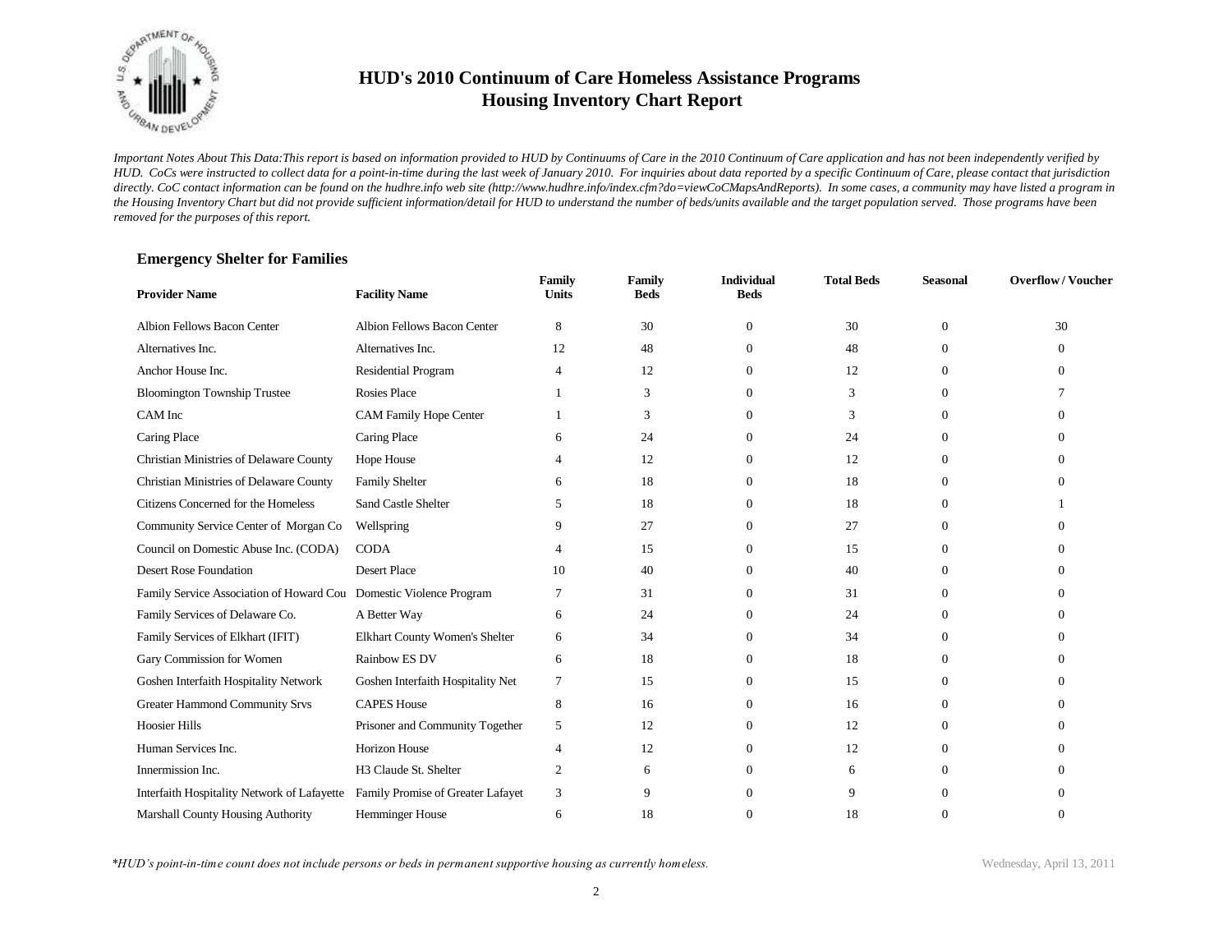

*Important Notes About This Data:This report is based on information provided to HUD by Continuums of Care in the 2010 Continuum of Care application and has not been independently verified by HUD. CoCs were instructed to collect data for a point-in-time during the last week of January 2010. For inquiries about data reported by a specific Continuum of Care, please contact that jurisdiction*  directly. CoC contact information can be found on the hudhre.info web site (http://www.hudhre.info/index.cfm?do=viewCoCMapsAndReports). In some cases, a community may have listed a program in *the Housing Inventory Chart but did not provide sufficient information/detail for HUD to understand the number of beds/units available and the target population served. Those programs have been removed for the purposes of this report.*

| <b>Provider Name</b>             | <b>Facility Name</b>             | Family<br><b>Units</b> | Family<br>Beds | <b>Individual</b><br><b>Beds</b> | <b>Total Beds</b> | <b>Seasonal</b> | <b>Overflow/Voucher</b> |
|----------------------------------|----------------------------------|------------------------|----------------|----------------------------------|-------------------|-----------------|-------------------------|
| Mt. Vernon Homeless Shelter Inc. | Mt. Vernon Homeless Shelter Inc. | 3                      | 15             | $\theta$                         | 15                | $\theta$        |                         |
| Pigeon Trustee Office            | Dorathea M. MacGregor Family S   | 5                      | 16             | $\theta$                         | 16                | $\theta$        | $\theta$                |
| Safe Passage                     | Safe Passage                     | 6                      | 12             | $\theta$                         | 12                | $\theta$        | $\theta$                |
| Salvation Army Lafayette         | <b>SAFES</b>                     | $\sim$                 | 9              | $\Omega$                         | 9                 | $\Omega$        | $\Omega$                |
| St. Jude House                   | Safe Haven                       | 8                      | 30             | $\Omega$                         | 30                | $\Omega$        | $\Omega$                |
| United Way of Allen County       | <b>EHOT First Call For Help</b>  | $\mathbf{0}$           | 0              | $\theta$                         | $\mathbf{0}$      | $\theta$        |                         |
| <b>Wayside Mission</b>           | <b>Wayside Mission</b>           | 3                      | 12             | $\theta$                         | 12                | $\overline{0}$  |                         |
| <b>Total</b>                     |                                  | 158                    | 539            | 0                                | 539               | 0               | 43                      |

#### **Emergency Shelter for Families**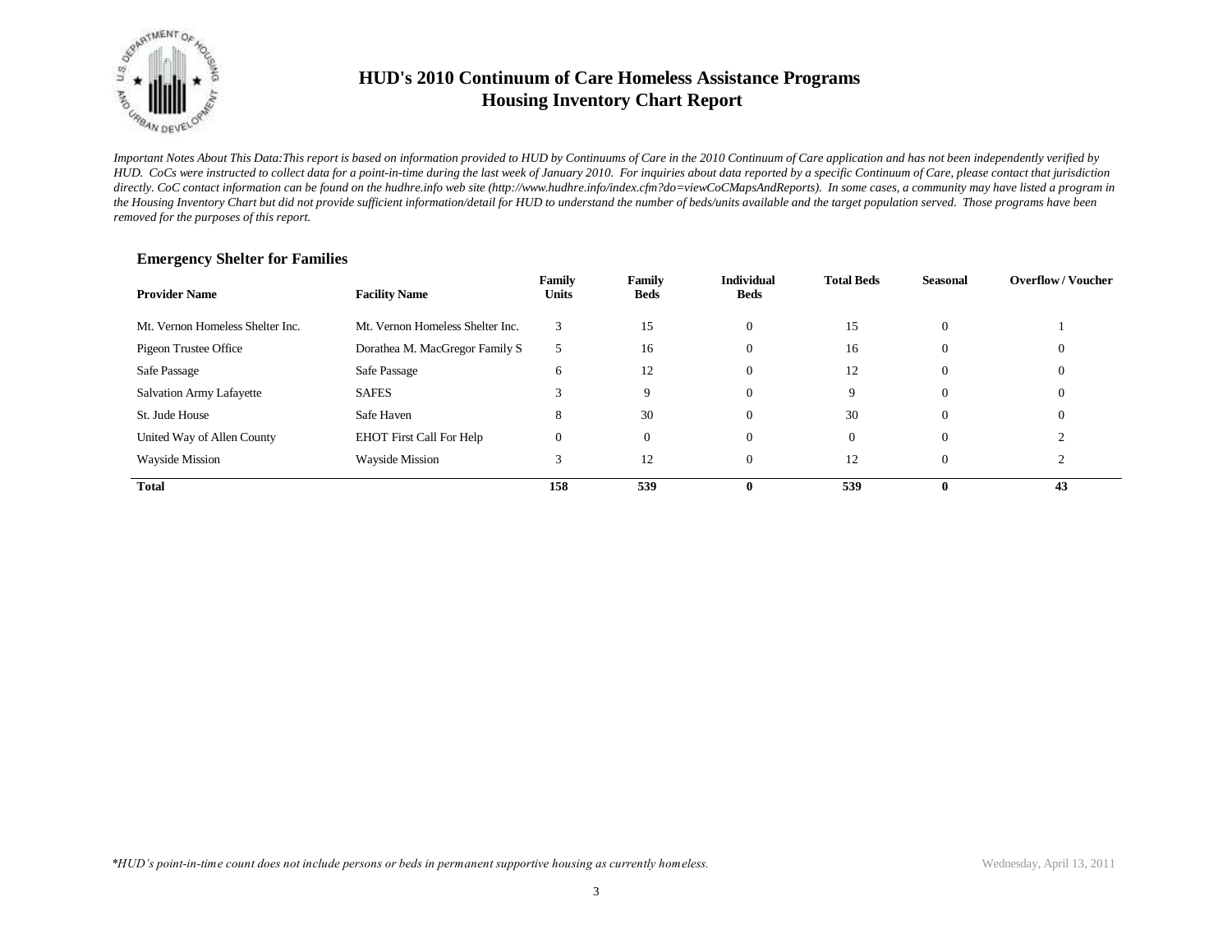

*Important Notes About This Data:This report is based on information provided to HUD by Continuums of Care in the 2010 Continuum of Care application and has not been independently verified by HUD. CoCs were instructed to collect data for a point-in-time during the last week of January 2010. For inquiries about data reported by a specific Continuum of Care, please contact that jurisdiction*  directly. CoC contact information can be found on the hudhre.info web site (http://www.hudhre.info/index.cfm?do=viewCoCMapsAndReports). In some cases, a community may have listed a program in *the Housing Inventory Chart but did not provide sufficient information/detail for HUD to understand the number of beds/units available and the target population served. Those programs have been removed for the purposes of this report.*

### **Emergency Shelter for Mixed Populations**

| <b>Provider Name</b>                        | <b>Facility Name</b>             | Family<br><b>Units</b> | <b>Family</b><br><b>Beds</b> | <b>Individual</b><br><b>Beds</b> | <b>Total Beds</b> | <b>Seasonal</b> | <b>Overflow/Voucher</b> |
|---------------------------------------------|----------------------------------|------------------------|------------------------------|----------------------------------|-------------------|-----------------|-------------------------|
| Adams Wells Crisis Center                   | <b>Emergency Shelter</b>         | $\overline{c}$         | 8                            | 6                                | 14                | $\mathbf{0}$    | $\mathbf{0}$            |
| Calumet Township Trustee Office             | Multi Purpose Center             | 6                      | 18                           | 3                                | 21                | $\Omega$        | $\Omega$                |
| Catholic Charities Terre Haute              | <b>Bethany House</b>             | 4                      | 12                           |                                  | 19                | $\overline{0}$  | 0                       |
| Christian Love Help Center / Shelter Inc    | <b>CLS</b> House                 | 3                      | 6                            | 8                                | 14                | $\Omega$        | $\Omega$                |
| Columbus Regional Hospital                  | <b>Turning Point</b>             |                        | 21                           | 3                                | 24                | $\overline{0}$  | $\Omega$                |
| Community & Family Services                 | Huntington House Homeless Shelt  | 3                      | 6                            | 4                                | 10                | $\Omega$        |                         |
| <b>Emmaus Mission</b>                       | <b>Emmaus Mission</b>            | $\overline{4}$         | 12                           | 36                               | 48                | $\theta$        | 12                      |
| <b>Faith Mission</b>                        | <b>Faith Mission</b>             | 14                     | 33                           | 80                               | 113               | $\Omega$        | $\Omega$                |
| Gabriels Horn Corporation                   | Gabriels Horn Shelter            | 3                      | 9                            | 2                                | 11                | $\Omega$        | 0                       |
| Hancock Hope House                          | <b>Emergency Shelter</b>         | 3                      | 9                            | 23                               | 32                | $\Omega$        | 0                       |
| Haven House Hammond                         | Haven House Domestic Violence    | 5                      | 17                           | 2                                | 19                | $\Omega$        | $\mathfrak{D}$          |
| Haven House Services Inc. Jeffersonville    | Williams Emergency Housing Cen   | 8                      | 30                           | 30                               | 60                | $\Omega$        | 20                      |
| Heart House Inc.                            | Heart House Inc.                 | 6                      | 36                           | 26                               | 62                | $\Omega$        | 3                       |
| Holy Trinity Lutheran Church                | Project Stepping Stone of Muncie | 3                      | 12                           | 19                               | 31                | $\Omega$        | $\Omega$                |
| House of Bread and Peace Inc                | House of Bread and Peace Inc.    | 2                      | 9                            | 14                               | 23                | $\Omega$        | 3                       |
| Housing Authority of Greencastle            | A-Way Home                       | $\overline{4}$         | 12                           | 24                               | 36                | $\Omega$        | 30                      |
| Human Services Inc.                         | Days Inn Emergency Housing       | 2                      | 6                            | 2                                | 8                 | $\Omega$        | 6                       |
| Interfaith Hospitality Network of Greater F | <b>Emergency Shelter</b>         | 7                      | 21                           | 19                               | 40                | $\Omega$        | 0                       |
| <b>Jayland Shelter</b>                      | Jayland Shelter                  |                        | 3                            | 9                                | 12                | $\Omega$        | $\Omega$                |
| Jennings County Coordinating Council        | Jennings County Homeless Shelter | 5                      | 10                           | 2                                | 12                | $\Omega$        | 10                      |
| Kokomo Rescue Mission                       | Open Arms Women's Shelter        | 13                     | 50                           | 12                               | 62                | $\Omega$        | $\Omega$                |
| Light House Mission Inc. Terre Haute        | <b>Conners Center</b>            | 15                     | 45                           | 30                               | 75                | $\Omega$        | 0                       |
| Middle Way House Inc.                       | Middle Way House Emergency Sh    | 6                      | 16                           | 6                                | 22                | $\Omega$        | $\Omega$                |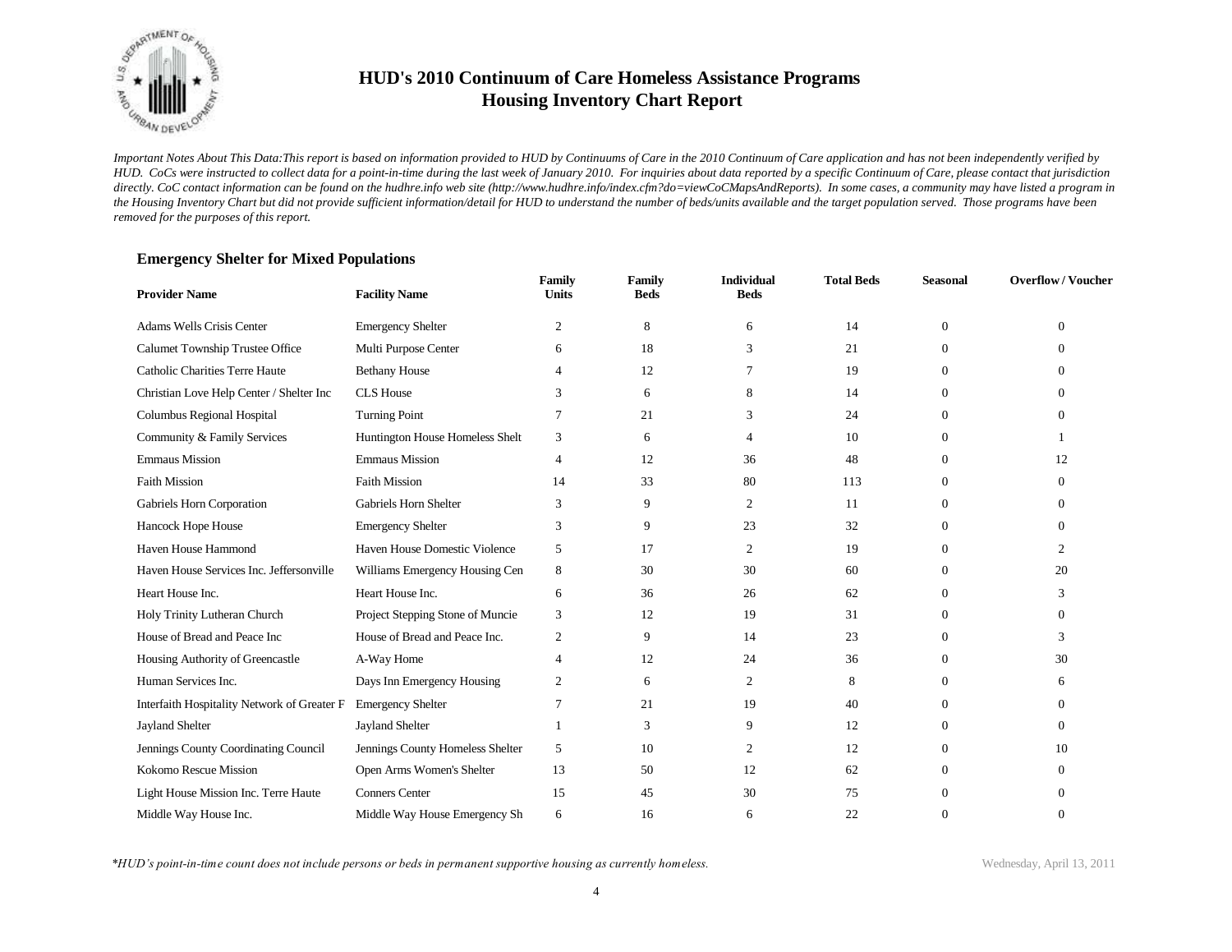

*Important Notes About This Data:This report is based on information provided to HUD by Continuums of Care in the 2010 Continuum of Care application and has not been independently verified by HUD. CoCs were instructed to collect data for a point-in-time during the last week of January 2010. For inquiries about data reported by a specific Continuum of Care, please contact that jurisdiction*  directly. CoC contact information can be found on the hudhre.info web site (http://www.hudhre.info/index.cfm?do=viewCoCMapsAndReports). In some cases, a community may have listed a program in *the Housing Inventory Chart but did not provide sufficient information/detail for HUD to understand the number of beds/units available and the target population served. Those programs have been removed for the purposes of this report.*

| <b>Provider Name</b>                  | <b>Facility Name</b>                  | Family<br><b>Units</b> | Family<br><b>Beds</b> | <b>Individual</b><br><b>Beds</b> | <b>Total Beds</b> | <b>Seasonal</b> | <b>Overflow/Voucher</b> |
|---------------------------------------|---------------------------------------|------------------------|-----------------------|----------------------------------|-------------------|-----------------|-------------------------|
| Missionaries of Charity Shelter       | Sojourner Truth House Mission         | 4                      | 16                    | 8                                | 24                | $\theta$        | 3                       |
| NC Indiana Rural Crisis Center        | NC Indiana Rural Crisis Center        | 5                      | 13                    | 6                                | 19                | $\Omega$        | 0                       |
| <b>New Directions</b>                 | <b>New Directions</b>                 | 3                      | 12                    | 2                                | 14                | $\Omega$        | $\Omega$                |
| Noble House                           | Noble House                           | 3                      | 9                     | 28                               | 37                | $\Omega$        | $\Omega$                |
| Northside Christian Church            | <b>Emergency Shelter - Overflow</b>   | $\Omega$               | $\Omega$              | $\Omega$                         | $\theta$          | $\Omega$        | 20                      |
| <b>Ozanam Shelter</b>                 | Read St. Shelter                      | 17                     | 51                    | 6                                | 57                | $\overline{0}$  | $\theta$                |
| Project Help/Caring Center            | The Caring Center Emergency She       | 1                      | 2                     | $\Omega$                         | 2                 | $\Omega$        | $\Omega$                |
| <b>Roosevelt Mission</b>              | <b>Roosevelt Mission</b>              | $\overline{c}$         | 6                     | 11                               | 17                | $\Omega$        | 0                       |
| Sheltering Wings                      | Sheltering Wings                      | 11                     | 34                    | 10                               | 44                | $\Omega$        | $\Omega$                |
| St. Elizabeth Catholic Charities      | St. Elizabeth Regional Maternity      | $\overline{7}$         | 14                    | 8                                | 22                | $\overline{0}$  | $\Omega$                |
| Stepping Stone Shelter For Women Inc. | Stepping Stone Emergency Shelter      | 9                      | 27                    | $\overline{4}$                   | 31                | $\theta$        | 5                       |
| Turning Point of Steuben County Inc.  | Turning Point Shelter of Steuben      | 4                      | 12                    | 12                               | 24                | $\Omega$        |                         |
| <b>YWCA</b> of Evansville             | <b>Emergency Housing Shelter</b>      | 3                      | 6                     | 2                                | 8                 | $\Omega$        |                         |
| <b>YWCA</b> of Evansville             | <b>YWCA Domestic Violence Shelter</b> | $\overline{4}$         | 8                     | 8                                | 16                | $\Omega$        | $\Omega$                |
| YWCA of Fort Wayne                    | Women's Shelter                       | 6                      | 40                    | 10                               | 50                | $\overline{0}$  | $\Omega$                |
| YWCA of Lafayette                     | <b>YWCA Domestic Violence Interve</b> | 6                      | 18                    | 6                                | 24                | $\Omega$        | 3                       |
| <b>YWCA</b> of Muncie                 | Women's Residential Program           | 14                     | 29                    | 30                               | 59                | $\theta$        | $\Omega$                |
| <b>YWCA</b> of Richmond               | Genesis                               | 6                      | 18                    | 5                                | 23                | $\theta$        | $\theta$                |
| <b>Total</b>                          |                                       | 231                    | 716                   | 523                              | 1239              | $\bf{0}$        | 122                     |

### **Emergency Shelter for Mixed Populations**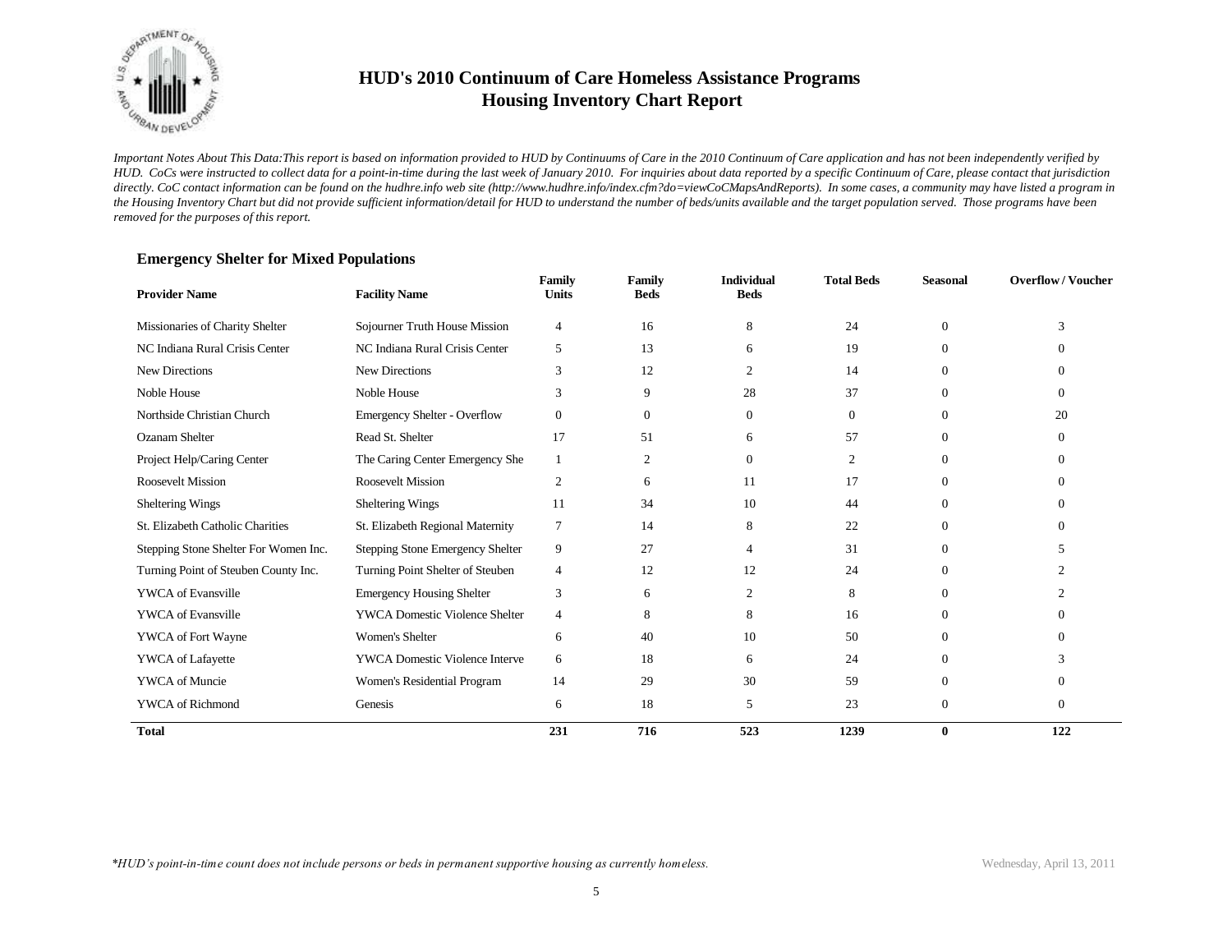

*Important Notes About This Data:This report is based on information provided to HUD by Continuums of Care in the 2010 Continuum of Care application and has not been independently verified by HUD. CoCs were instructed to collect data for a point-in-time during the last week of January 2010. For inquiries about data reported by a specific Continuum of Care, please contact that jurisdiction*  directly. CoC contact information can be found on the hudhre.info web site (http://www.hudhre.info/index.cfm?do=viewCoCMapsAndReports). In some cases, a community may have listed a program in *the Housing Inventory Chart but did not provide sufficient information/detail for HUD to understand the number of beds/units available and the target population served. Those programs have been removed for the purposes of this report.*

| <b>Provider Name</b>                    | <b>Facility Name</b>                 | Family<br><b>Units</b> | Family<br><b>Beds</b> | <b>Individual</b><br><b>Beds</b> | <b>Total Beds</b> | <b>Seasonal</b> | <b>Overflow/Voucher</b> |
|-----------------------------------------|--------------------------------------|------------------------|-----------------------|----------------------------------|-------------------|-----------------|-------------------------|
| Backstreet Mission Inc.                 | <b>Upper Room</b>                    | $\mathbf{0}$           | $\mathbf{0}$          | 22                               | 22                | $\overline{0}$  | $\Omega$                |
| <b>Brothers Keeper</b>                  | Brothers' Keeper                     | $\overline{0}$         | $\overline{0}$        | 10                               | 10                | $\Omega$        | 5                       |
| <b>Brothers Uplifting Brothers</b>      | Hope House                           | $\mathbf{0}$           | $\overline{0}$        | 7                                | 7                 | $\Omega$        | $\Omega$                |
| CAM Inc                                 | <b>CAM</b> Residential               | $\overline{0}$         | $\overline{0}$        | 17                               | 17                | $\mathbf{0}$    | $\Omega$                |
| <b>Christian Center</b>                 | Christian Center Men's Program       | $\mathbf{0}$           | $\Omega$              | 56                               | 56                | $\Omega$        | 15                      |
| Christian Ministries of Delaware County | Men's Sleeping Room                  | $\theta$               | $\overline{0}$        | 56                               | 56                | $\mathbf{0}$    | $\Omega$                |
| <b>City Rescue Mission</b>              | <b>City Rescue Mission</b>           | $\theta$               | $\overline{0}$        | 100                              | 100               | $\Omega$        | $\Omega$                |
| Elijah Haven                            | DV Shelter                           | $\Omega$               | $\overline{0}$        | 14                               | 14                | $\mathbf{0}$    | $\Omega$                |
| <b>Emerge Ministries</b>                | <b>Transitional Care Center</b>      | $\Omega$               | $\overline{0}$        | 12                               | 12                | $\Omega$        | $\Omega$                |
| <b>Evansville Rescue Mission</b>        | <b>Evansville Rescue Mission</b>     | $\Omega$               | $\overline{0}$        | 51                               | 51                | $\overline{0}$  | 55                      |
| Faith Community Men's Shelter           | Men's Homeless Shelter               | $\mathbf{0}$           | $\overline{0}$        | $\Omega$                         | $\Omega$          | 34              | $\Omega$                |
| Fort Wayne Rescue Mission               | Fort Wayne Rescue Mission Emer       | $\mathbf{0}$           | $\overline{0}$        | 63                               | 63                | $\overline{0}$  | 10                      |
| <b>Grant County Rescue Mission</b>      | <b>Grant County Men's Shelter</b>    | $\mathbf{0}$           | $\theta$              | 70                               | 70                | $\Omega$        | $\Omega$                |
| <b>Grant County Rescue Mission</b>      | Open Heart Women's Shelter           | $\mathbf{0}$           | $\overline{0}$        | 12                               | 12                | $\overline{0}$  | $\Omega$                |
| Hope House                              | Hope House ES                        | $\mathbf{0}$           | $\theta$              |                                  |                   | $\overline{0}$  | $\Omega$                |
| Interfaith Winter Shelter Initiative    | Interfaith Winter Shelter Initiative | $\mathbf{0}$           | $\overline{0}$        | $\mathbf{0}$                     | $\mathbf{0}$      | 30              | $\Omega$                |
| Kokomo Rescue Mission                   | Kokomo Rescue Mission Men's Sh       | $\boldsymbol{0}$       | $\theta$              | 58                               | 58                | $\mathbf{0}$    | 10                      |
| Lafayette Urban Ministry                | <b>LUM</b> Shelter                   | $\mathbf{0}$           | $\mathbf{0}$          | 46                               | 46                | 0               | 10                      |
| Light House Mission Inc. Terre Haute    | <b>Light House Mission</b>           | $\mathbf{0}$           | $\mathbf{0}$          | 84                               | 84                | $\overline{0}$  | 12                      |
| Martha's House Inc.                     | <b>Emergency Shelter</b>             | $\boldsymbol{0}$       | $\overline{0}$        | 28                               | 28                | $\overline{0}$  | 2                       |
| Muncie Mission                          | Muncie Mission                       | $\boldsymbol{0}$       | $\mathbf{0}$          | 66                               | 66                | $\Omega$        | $\Omega$                |
| New Creation Men's Center               | Valparaiso Men's Overnight Shelte    | $\mathbf{0}$           | $\mathbf{0}$          | 25                               | 25                | $\mathbf{0}$    | $\Omega$                |
| <b>Richmond Wayne County</b>            | Hope House ES                        | $\mathbf{0}$           | $\Omega$              | 24                               | 24                | $\Omega$        | $\Omega$                |

#### **Emergency Shelter for Single Individuals**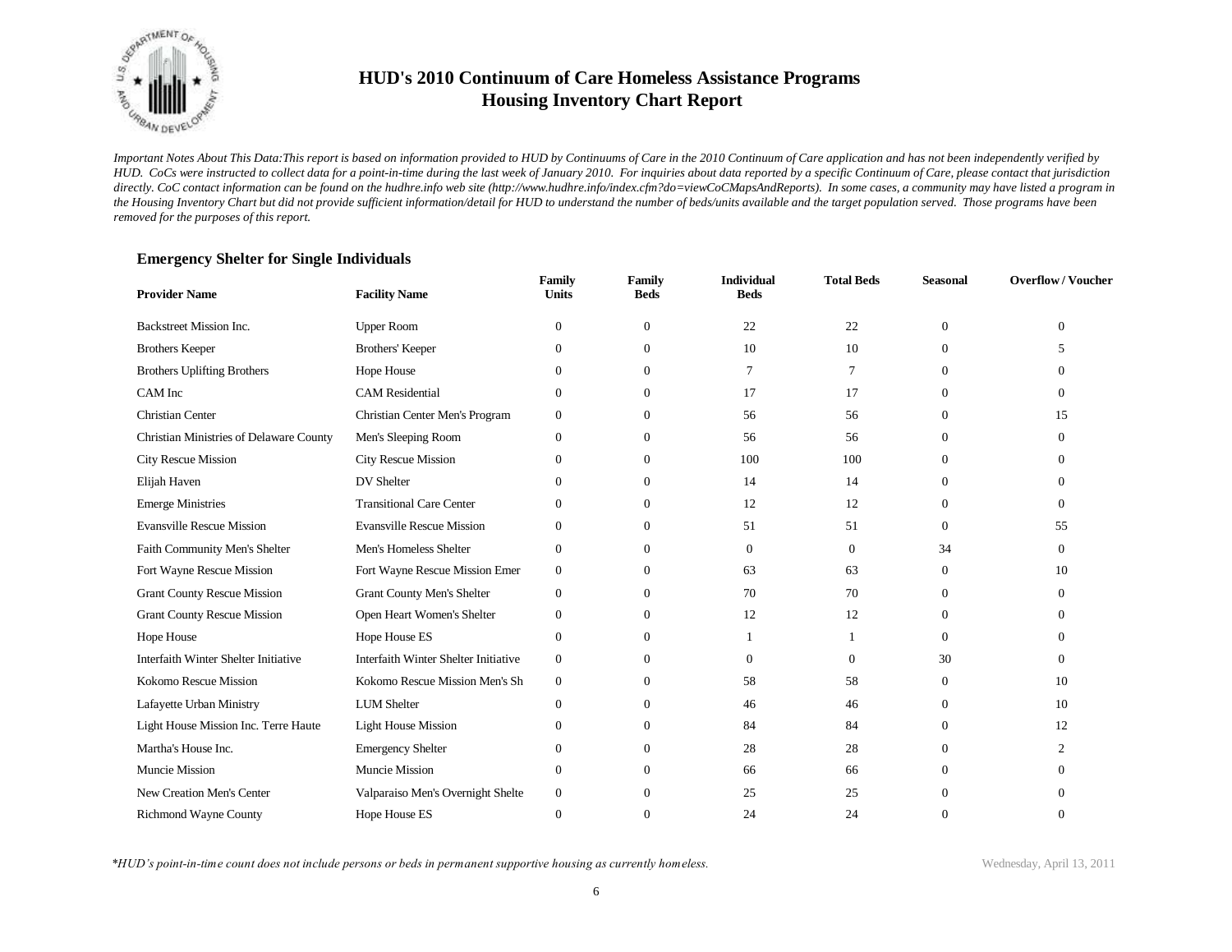

*Important Notes About This Data:This report is based on information provided to HUD by Continuums of Care in the 2010 Continuum of Care application and has not been independently verified by HUD. CoCs were instructed to collect data for a point-in-time during the last week of January 2010. For inquiries about data reported by a specific Continuum of Care, please contact that jurisdiction*  directly. CoC contact information can be found on the hudhre.info web site (http://www.hudhre.info/index.cfm?do=viewCoCMapsAndReports). In some cases, a community may have listed a program in *the Housing Inventory Chart but did not provide sufficient information/detail for HUD to understand the number of beds/units available and the target population served. Those programs have been removed for the purposes of this report.*

| <b>Provider Name</b>                | <b>Facility Name</b>         | Family<br><b>Units</b> | Family<br><b>Beds</b> | <b>Individual</b><br><b>Beds</b> | <b>Total Beds</b> | <b>Seasonal</b> | <b>Overflow/Voucher</b> |
|-------------------------------------|------------------------------|------------------------|-----------------------|----------------------------------|-------------------|-----------------|-------------------------|
| Salvation Army Gary                 | Salvation Army Rehab         | $\theta$               | $\mathbf{0}$          | 15                               | 15                |                 | 40                      |
| <b>Salvation Army Greene County</b> | Nehemiah House               | $\mathbf{0}$           | $\Omega$              | 10                               | 10                |                 | $\theta$                |
| Salvation Army Michigan City        | Men's Homeless Shelter       | $\theta$               | $\Omega$              | $\Omega$                         | $\mathbf{0}$      | 34              | 0                       |
| Third Phase Christian Center        | Third Phase Christian Center | $\Omega$               | $\Omega$              | 10                               | 10                |                 | $\theta$                |
| <b>Trinity Shelter</b>              | <b>Trinity Shelter</b>       | $\mathbf{0}$           | $\Omega$              | $\Omega$                         | $\mathbf{0}$      | 17              | $\Omega$                |
| <b>United Caring Shelters</b>       | Night Shelter                | $\mathbf{0}$           | $\Omega$              | 60                               | 60                |                 |                         |
| <b>Total</b>                        |                              | 0                      | 0                     | 917                              | 917               | 115             | 161                     |

### **Emergency Shelter for Single Individuals**

#### **Emergency Shelter for Youth (Under 18 yrs.)**

| <b>Provider Name</b>                 | <b>Facility Name</b>        | Family<br>Units | Family<br><b>Beds</b> | <b>Individual</b><br><b>Beds</b> | <b>Total Beds</b> | <b>Seasonal</b> | <b>Overflow/Voucher</b> |
|--------------------------------------|-----------------------------|-----------------|-----------------------|----------------------------------|-------------------|-----------------|-------------------------|
| Crisis Center                        | <b>Alternative House</b>    | 0               | $\theta$              | 12                               | 12                |                 |                         |
| Light House Mission Inc. Terre Haute | <b>Crossroad Connection</b> | 0               | $\theta$              | 15                               | 15                |                 |                         |
| Monroe County YSB                    | Second Chance Binkley House | 0               | $\theta$              | 15                               | 15                |                 |                         |
| <b>Total</b>                         |                             | 0               |                       | 42                               | 42                |                 | 0                       |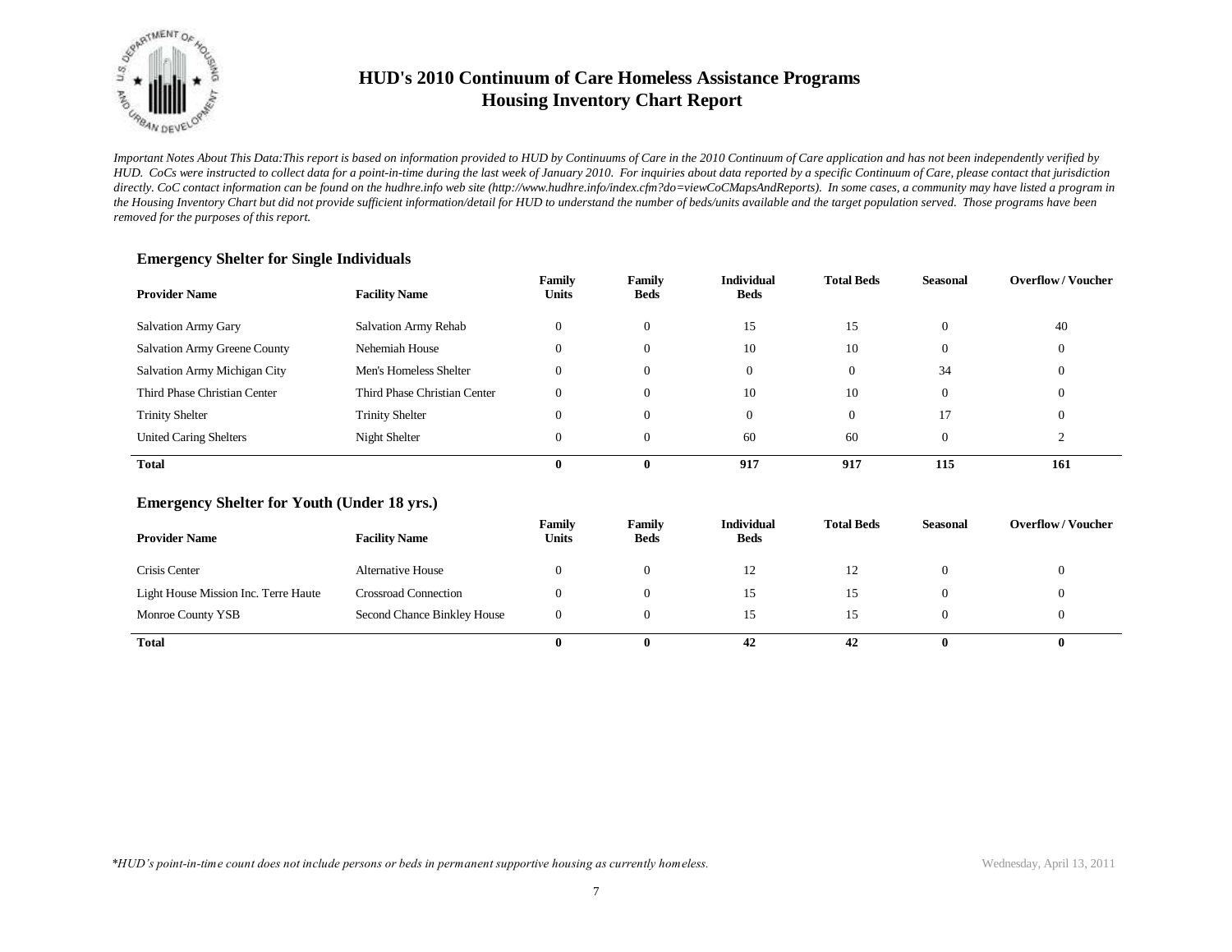

*Important Notes About This Data:This report is based on information provided to HUD by Continuums of Care in the 2010 Continuum of Care application and has not been independently verified by HUD. CoCs were instructed to collect data for a point-in-time during the last week of January 2010. For inquiries about data reported by a specific Continuum of Care, please contact that jurisdiction*  directly. CoC contact information can be found on the hudhre.info web site (http://www.hudhre.info/index.cfm?do=viewCoCMapsAndReports). In some cases, a community may have listed a program in *the Housing Inventory Chart but did not provide sufficient information/detail for HUD to understand the number of beds/units available and the target population served. Those programs have been removed for the purposes of this report.*

### **Transitional Housing for Families**

| <b>Provider Name</b>                   | <b>Facility Name</b>            | Family<br><b>Units</b> | Family<br><b>Beds</b> | <b>Individual</b><br><b>Beds</b> | <b>Total Beds</b> | <b>Seasonal</b> | <b>Overflow/Voucher</b> |
|----------------------------------------|---------------------------------|------------------------|-----------------------|----------------------------------|-------------------|-----------------|-------------------------|
| A Better Way                           | Passageway                      | 6                      | 25                    | $\mathbf{0}$                     | 25                | n/a             | n/a                     |
| Backstreet Mission Inc.                | Agape House                     | 11                     | 31                    | $\overline{0}$                   | 31                | n/a             | n/a                     |
| <b>Beaman Home</b>                     | Kosciusko County Shelter        | 3                      | 15                    | $\theta$                         | 15                | n/a             | n/a                     |
| <b>Blue River Services</b>             | Hope Manor Transitional Housing | $\overline{4}$         | 12                    | $\overline{0}$                   | 12                | n/a             | n/a                     |
| Bridges Community Services Inc.        | Greystone                       | 5                      | 12                    | $\overline{0}$                   | 12                | n/a             | n/a                     |
| Bridges Community Services Inc.        | Shepherd Center                 | 10                     | 25                    | $\overline{0}$                   | 25                | n/a             | n/a                     |
| Center for Women and Families          | DV Transitional Housing Program | 8                      | 30                    | 2                                | 32                | n/a             | n/a                     |
| <b>Christian Community Action</b>      | Spring Valley                   | 28                     | 56                    | $\overline{0}$                   | 56                | n/a             | n/a                     |
| Community Action Program of Evansville | Dearborn Shelter                |                        | 3                     | $\Omega$                         | 3                 | n/a             | n/a                     |
| Community Action Program of Evansville | Ardell's Place Gibson Shelter   | 2                      | 6                     | $\overline{0}$                   | 6                 | n/a             | n/a                     |
| Community Service Center of Morgan Co  | Homeward Bound                  | 13                     | 45                    | $\theta$                         | 45                | n/a             | n/a                     |
| Council on Domestic Abuse Inc. (CODA)  | <b>Transitional Housing</b>     | 10                     | 20                    | $\overline{0}$                   | 20                | n/a             | n/a                     |
| <b>CR Works</b>                        | <b>HETTSI</b>                   | 8                      | 24                    | $\theta$                         | 24                | n/a             | n/a                     |
| <b>CR Works</b>                        | Ruby Homes                      | 12                     | 36                    | $\overline{0}$                   | 36                | n/a             | n/a                     |
| Desert Rose Foundation                 | <b>Desert Place</b>             | 10                     | 40                    | $\overline{0}$                   | 40                | n/a             | n/a                     |
| <b>ECHO Housing Corporation</b>        | Lucas Place                     | 20                     | 70                    | $\overline{0}$                   | 70                | n/a             | n/a                     |
| <b>Evansville Goodwill Industries</b>  | Goodwill Family Center          | 10                     | 30                    | $\mathbf{0}$                     | 30                | n/a             | n/a                     |
| Families by Choice                     | Deborahs House                  | 6                      | 12                    | $\overline{0}$                   | 12                | n/a             | n/a                     |
| <b>Family Service Society</b>          | Hands of Hope DV                | 3                      | 12                    | $\mathbf{0}$                     | 12                | n/a             | n/a                     |
| Family Service Society                 | Hands of Hope - Non DV          | 2                      | 4                     | $\mathbf{0}$                     | $\overline{4}$    | n/a             | n/a                     |
| Family Services of Elkhart (IFIT)      | Kauffman's Transitional         | 12                     | 36                    | $\overline{0}$                   | 36                | n/a             | n/a                     |
| Gary Commission for Women              | The Ark                         | 15                     | 47                    | $\overline{0}$                   | 47                | n/a             | n/a                     |
| Genesis Outreach Inc.                  | New Beginnings                  | 5                      | 15                    | $\Omega$                         | 15                | n/a             | n/a                     |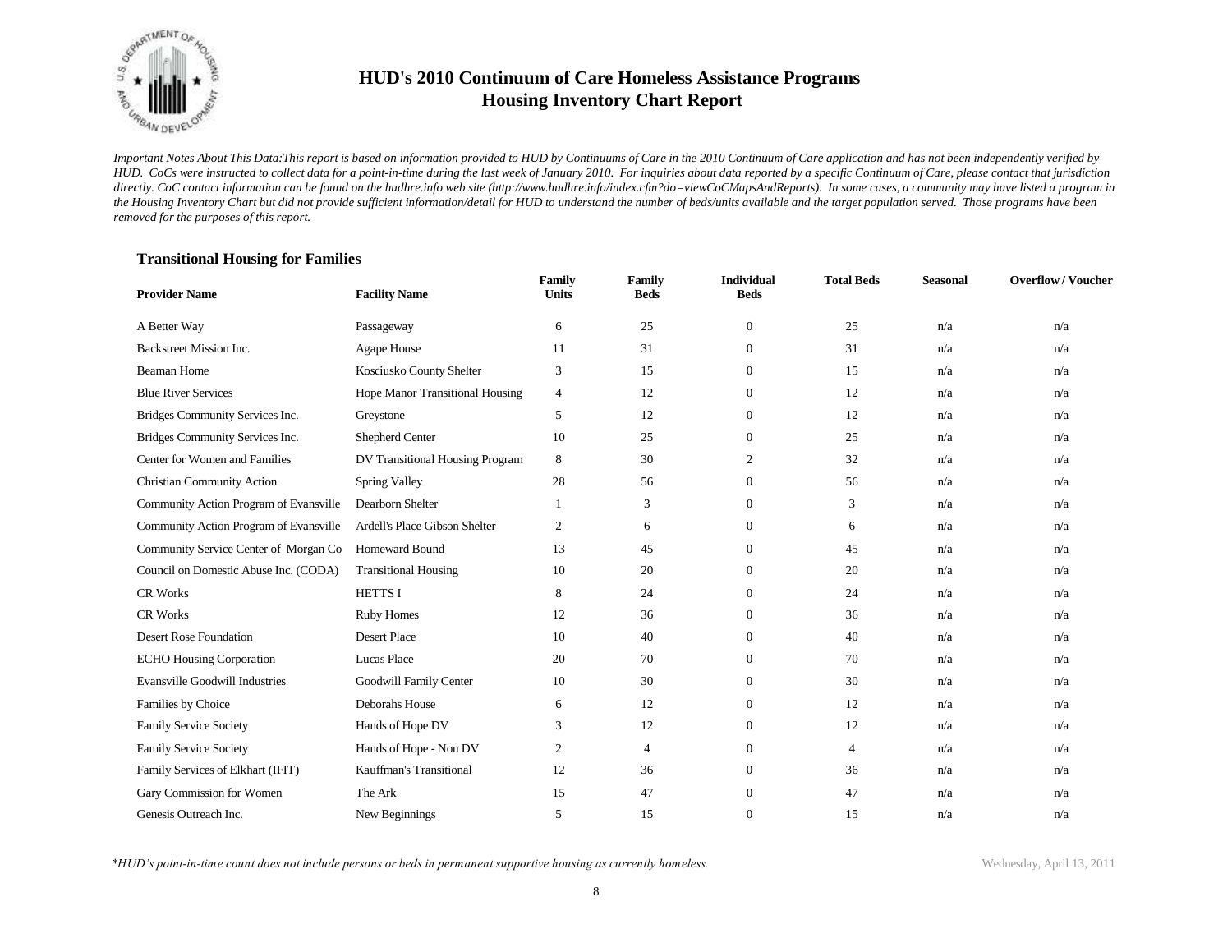

*Important Notes About This Data:This report is based on information provided to HUD by Continuums of Care in the 2010 Continuum of Care application and has not been independently verified by HUD. CoCs were instructed to collect data for a point-in-time during the last week of January 2010. For inquiries about data reported by a specific Continuum of Care, please contact that jurisdiction*  directly. CoC contact information can be found on the hudhre.info web site (http://www.hudhre.info/index.cfm?do=viewCoCMapsAndReports). In some cases, a community may have listed a program in *the Housing Inventory Chart but did not provide sufficient information/detail for HUD to understand the number of beds/units available and the target population served. Those programs have been removed for the purposes of this report.*

| <b>Provider Name</b>                       | <b>Facility Name</b>                     | Family<br><b>Units</b> | <b>Family</b><br><b>Beds</b> | <b>Individual</b><br><b>Beds</b> | <b>Total Beds</b> | <b>Seasonal</b> | <b>Overflow/Voucher</b> |
|--------------------------------------------|------------------------------------------|------------------------|------------------------------|----------------------------------|-------------------|-----------------|-------------------------|
| Heart House Inc.                           | Tanglewood Apartments II                 | 12                     | 36                           | $\overline{0}$                   | 36                | n/a             | n/a                     |
| Heart House Inc.                           | Tanglewood Apartments I                  | 12                     | 36                           | $\overline{0}$                   | 36                | n/a             | n/a                     |
| Human Services Inc.                        | Horizon Point                            | 3                      | 9                            | $\theta$                         | 9                 | n/a             | n/a                     |
| Lafayette Transitional Housing Center Inc. | <b>LTHC Family Program</b>               | 15                     | 54                           | $\overline{0}$                   | 54                | n/a             | n/a                     |
| Light House Mission Inc. Terre Haute       | <b>Conners Center Transitional Apart</b> | 6                      | 18                           | $\overline{0}$                   | 18                | n/a             | n/a                     |
| Middle Way House Inc.                      | The Rise!                                | 28                     | 78                           | $\overline{0}$                   | 78                | n/a             | n/a                     |
| North Central Community Action             | <b>Transitional Housing</b>              | 4                      | 13                           | $\overline{0}$                   | 13                | n/a             | n/a                     |
| <b>Ohio Valley Opportunities</b>           | <b>Transitional Housing</b>              |                        | 4                            | $\overline{0}$                   | $\overline{4}$    | n/a             | n/a                     |
| Pathfinder Services Inc.                   | <b>Transitional Housing</b>              | 10                     | 30                           | $\boldsymbol{0}$                 | 30                | n/a             | n/a                     |
| Project Stepping Stone                     | Project Stepping Stone                   | 3                      | 9                            | $\overline{0}$                   | 9                 | n/a             | n/a                     |
| Providence Self Sufficiency Ministries     | Providence House                         | 6                      | 18                           | $\mathbf{0}$                     | 18                | n/a             | n/a                     |
| Salvation Army New Albany                  | <b>Transitional Housing Two</b>          | 8                      | 24                           | $\overline{0}$                   | 24                | n/a             | n/a                     |
| Stepping Stone Shelter For Women Inc.      | The Bridge Transition Housing Pr         | 15                     | 33                           | $\overline{0}$                   | 33                | n/a             | n/a                     |
| Vincent Village Inc.                       | Vincent Village                          | 11                     | 44                           | $\overline{0}$                   | 44                | n/a             | n/a                     |
| Vincent Village Inc.                       | Vincent House Transitional Shelte        | 12                     | 36                           | $\theta$                         | 36                | n/a             | n/a                     |
| <b>Total</b>                               |                                          | 350                    | 1048                         | $\overline{2}$                   | 1050              | n/a             | n/a                     |

#### **Transitional Housing for Families**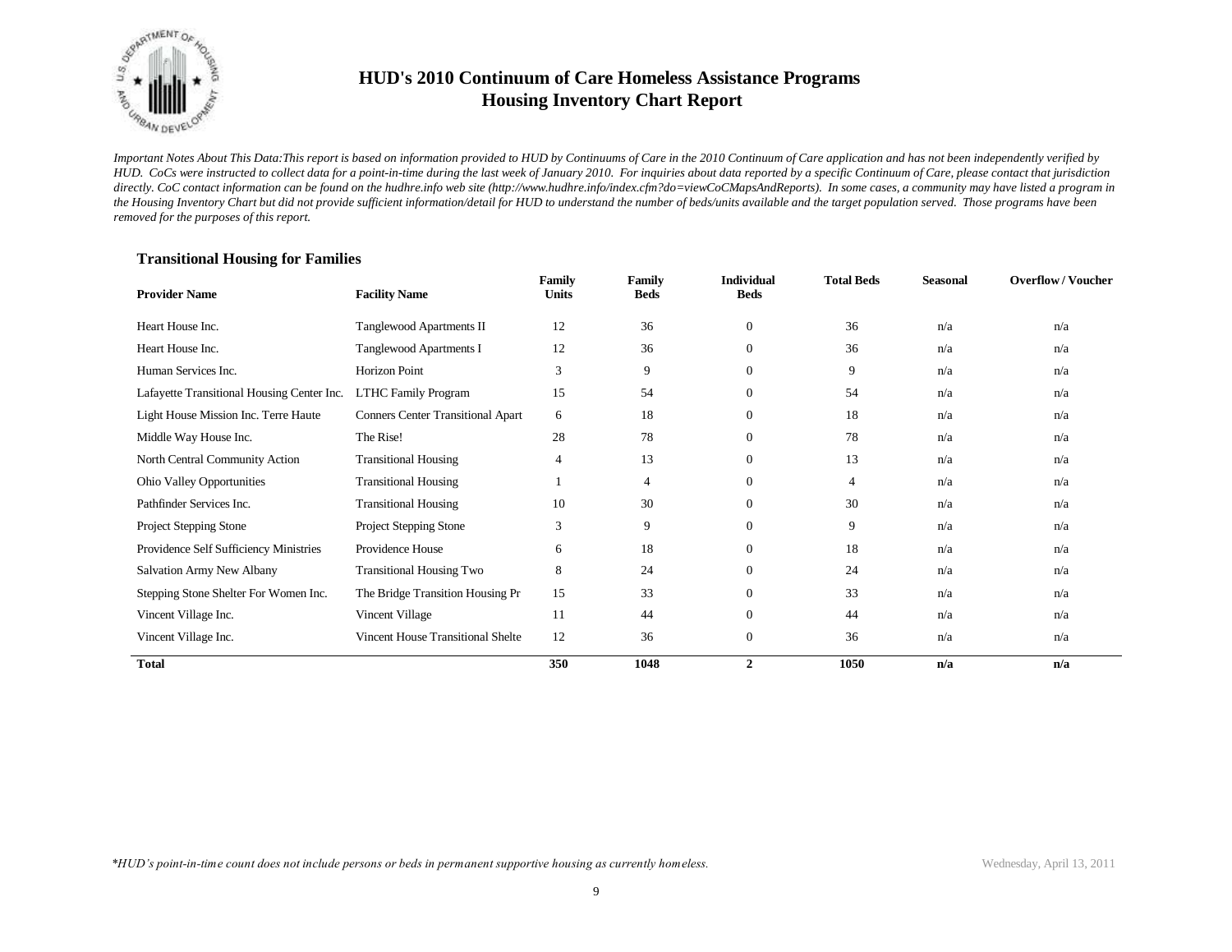

*Important Notes About This Data:This report is based on information provided to HUD by Continuums of Care in the 2010 Continuum of Care application and has not been independently verified by HUD. CoCs were instructed to collect data for a point-in-time during the last week of January 2010. For inquiries about data reported by a specific Continuum of Care, please contact that jurisdiction*  directly. CoC contact information can be found on the hudhre.info web site (http://www.hudhre.info/index.cfm?do=viewCoCMapsAndReports). In some cases, a community may have listed a program in *the Housing Inventory Chart but did not provide sufficient information/detail for HUD to understand the number of beds/units available and the target population served. Those programs have been removed for the purposes of this report.*

| <b>Provider Name</b>                                               | <b>Facility Name</b>                    | Family<br><b>Units</b> | Family<br><b>Beds</b> | <b>Individual</b><br><b>Beds</b> | <b>Total Beds</b> | <b>Seasonal</b> | <b>Overflow/Voucher</b> |
|--------------------------------------------------------------------|-----------------------------------------|------------------------|-----------------------|----------------------------------|-------------------|-----------------|-------------------------|
| <b>Bountiful Harvest Mission</b>                                   | <b>Beauty for Ashes</b>                 | 3                      | 9                     | 3                                | 12                | n/a             | n/a                     |
| Bridges Community Services Inc.                                    | Second Wind                             | 16                     | 40                    | 6                                | 46                | n/a             | n/a                     |
| Crisis Pregnancy Center                                            | Hannah House                            | $\overline{4}$         | 8                     | $\overline{2}$                   | 10                | n/a             | n/a                     |
| Family Crisis Shelter Inc                                          | Montgomery County Transitional          | $\overline{4}$         | 16                    |                                  | 17                | n/a             | n/a                     |
| Family Service Association of Howard Cou Domestic Violence Program |                                         | 6                      | 26                    | 2                                | 28                | n/a             | n/a                     |
| Fort Wayne Womens Bureau                                           | <b>Transitions</b>                      | 5                      | 15                    | 5                                | 20                | n/a             | n/a                     |
| Goshen Housing Authority                                           | <b>Transitional Housing</b>             | 6                      | 14                    | 3                                | 17                | n/a             | n/a                     |
| <b>HOPE Housing</b>                                                | <b>HOPE Housing</b>                     | 3                      | 10                    | 9                                | 19                | n/a             | n/a                     |
| Housing Opportunities Inc.                                         | McCordTransitional Housing              | 6                      | 12                    | 2                                | 14                | n/a             | n/a                     |
| Interfaith Mission Inc.                                            | The Lighthouse                          | 10                     | 32                    | $\overline{4}$                   | 36                | n/a             | n/a                     |
| Life Choices Maternity & Youth Home                                | <b>Independent Living Program</b>       | 9                      | 18                    | 5                                | 23                | n/a             | n/a                     |
| LifeSpring Inc.                                                    | <b>Transitional Living Program (TLP</b> | 14                     | 40                    |                                  | 41                | n/a             | n/a                     |
| Pam's Promise THC                                                  | Pam's Promise                           |                        | 3                     |                                  | $\overline{4}$    | n/a             | n/a                     |
| Project Help                                                       | Caring Center                           | 2                      | 5                     | $\theta$                         | 5                 | n/a             | n/a                     |
| Rainbow Haven Transitional Housing Inc                             | Rainbow Haven Transitional Hous         | $\overline{4}$         | 12                    |                                  | 13                | n/a             | n/a                     |
| <b>Rescue Ministries</b>                                           | <b>Charis House Residential</b>         | 8                      | 26                    | 10                               | 36                | n/a             | n/a                     |
| Salvation Army New Albany                                          | <b>Transitional Housing One</b>         | 6                      | 18                    | 2                                | 20                | n/a             | n/a                     |
| <b>Shelter Ministries Dekalb</b>                                   | <b>Shelter Ministries</b>               | 2                      | 6                     | 10                               | 16                | n/a             | n/a                     |
| St. Elizabeth Catholic Charities                                   | St. Elizabeth Regional Maternity        | 6                      | 12                    | $\mathbf{1}$                     | 13                | n/a             | n/a                     |
| <b>Total</b>                                                       |                                         | 115                    | 322                   | 68                               | 390               | n/a             | n/a                     |

### **Transitional Housing for Mixed Populations**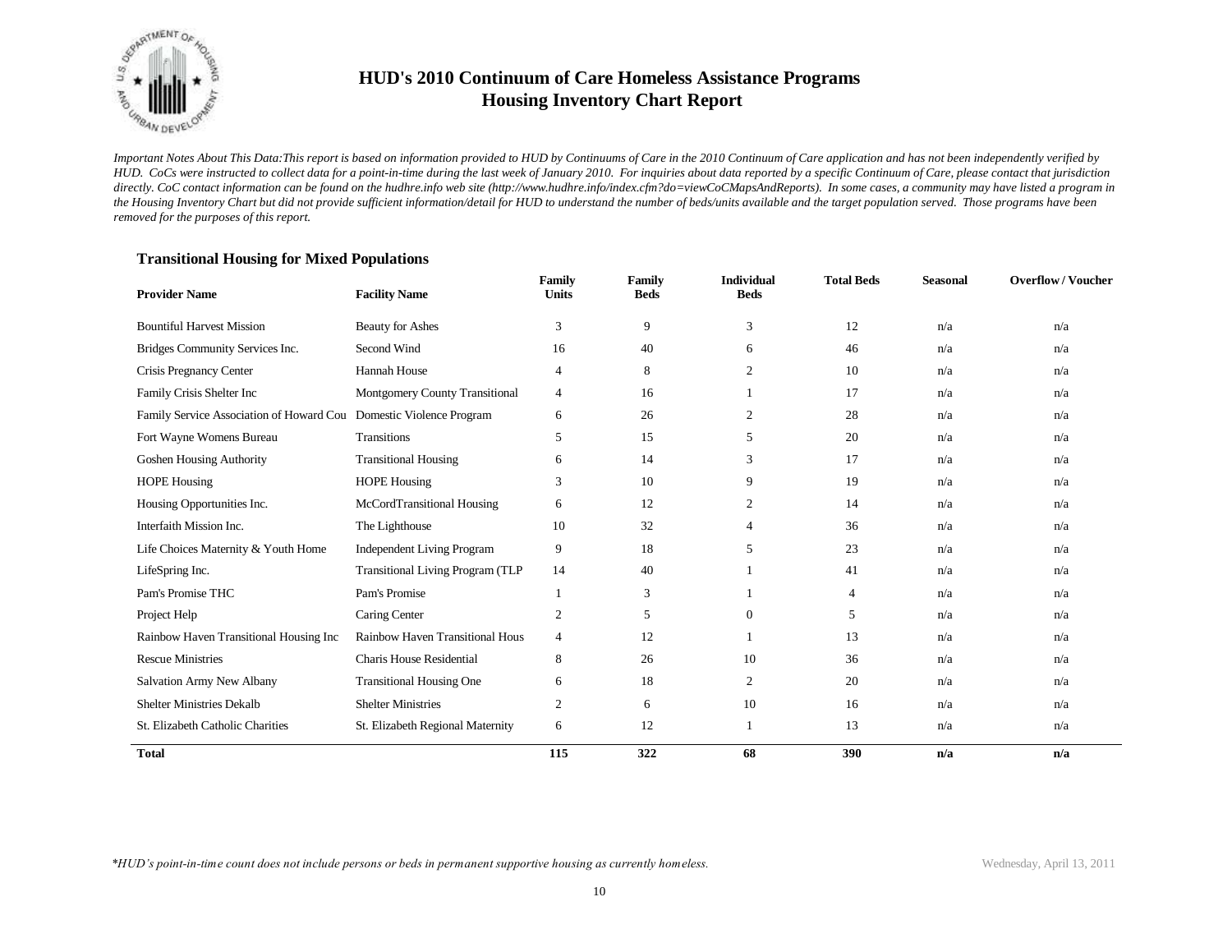

*Important Notes About This Data:This report is based on information provided to HUD by Continuums of Care in the 2010 Continuum of Care application and has not been independently verified by HUD. CoCs were instructed to collect data for a point-in-time during the last week of January 2010. For inquiries about data reported by a specific Continuum of Care, please contact that jurisdiction*  directly. CoC contact information can be found on the hudhre.info web site (http://www.hudhre.info/index.cfm?do=viewCoCMapsAndReports). In some cases, a community may have listed a program in *the Housing Inventory Chart but did not provide sufficient information/detail for HUD to understand the number of beds/units available and the target population served. Those programs have been removed for the purposes of this report.*

### **Transitional Housing for Single Individuals**

| <b>Provider Name</b>                       | <b>Facility Name</b>                   | Family<br><b>Units</b> | Family<br><b>Beds</b> | <b>Individual</b><br><b>Beds</b> | <b>Total Beds</b> | <b>Seasonal</b> | <b>Overflow/Voucher</b> |
|--------------------------------------------|----------------------------------------|------------------------|-----------------------|----------------------------------|-------------------|-----------------|-------------------------|
| <b>Amethyst House</b>                      | Mens Amethyst House                    | $\boldsymbol{0}$       | $\mathbf{0}$          | 19                               | 19                | n/a             | n/a                     |
| <b>Amethyst House</b>                      | <b>Womens Amethyst House</b>           | $\mathbf{0}$           | $\mathbf{0}$          | 12                               | 12                | n/a             | n/a                     |
| <b>Backstreet Mission Inc.</b>             | Abundant Life Program                  | $\mathbf{0}$           | $\mathbf{0}$          | 6                                | 6                 | n/a             | n/a                     |
| Centerstone                                | <b>Caldwell House</b>                  | $\boldsymbol{0}$       | $\mathbf{0}$          | 6                                | 6                 | n/a             | n/a                     |
| Centerstone                                | <b>Hoosier House</b>                   | $\mathbf{0}$           | $\mathbf{0}$          | 10                               | 10                | n/a             | n/a                     |
| CMHC Inc                                   | Lawrenceburg - Ludlow Transitio        | $\boldsymbol{0}$       | $\mathbf{0}$          | 15                               | 15                | n/a             | n/a                     |
| Dove Harbor                                | Dove Harbor                            | $\mathbf{0}$           | $\mathbf{0}$          | 15                               | 15                | n/a             | n/a                     |
| <b>Evansville Rescue Mission</b>           | Life Skills University                 | $\mathbf{0}$           | $\mathbf{0}$          | 40                               | 40                | n/a             | n/a                     |
| Fort Wayne Rescue Mission                  | Transitional / Self Sufficiency        | $\mathbf{0}$           | $\overline{0}$        | 38                               | 38                | n/a             | n/a                     |
| Four County Transitional Living            | 4County Transitional Living            | $\boldsymbol{0}$       | $\boldsymbol{0}$      | 16                               | 16                | n/a             | n/a                     |
| Freedom House                              | <b>Freedom House</b>                   | $\boldsymbol{0}$       | $\overline{0}$        | 22                               | 22                | n/a             | n/a                     |
| Genesis Outreach Inc.                      | PLUS (Genesis/Hope Combined G          | $\boldsymbol{0}$       | $\overline{0}$        | 11                               | 11                | n/a             | n/a                     |
| Genesis Outreach Inc.                      | <b>MASS Family Reunification Progr</b> | $\boldsymbol{0}$       | $\overline{0}$        | 6                                | 6                 | n/a             | n/a                     |
| <b>Helen Wilson House</b>                  | <b>Helen Wilson House</b>              | $\mathbf{0}$           | $\mathbf{0}$          | 7                                | $\overline{7}$    | n/a             | n/a                     |
| Hope Alive                                 | Hope Alive                             | $\boldsymbol{0}$       | $\mathbf{0}$          | $\overline{4}$                   | $\overline{4}$    | n/a             | n/a                     |
| Hope House Inc.                            | Marthas Place (Genesis/Hope Co         | $\boldsymbol{0}$       | $\boldsymbol{0}$      | 8                                | 8                 | n/a             | n/a                     |
| Hope House Inc.                            | Hope House I                           | $\boldsymbol{0}$       | $\overline{0}$        | 11                               | 11                | n/a             | n/a                     |
| House of Hope                              | Transitional Half-Way House            | $\mathbf{0}$           | $\mathbf{0}$          | 15                               | 15                | n/a             | n/a                     |
| House of Hope                              | Blackwell House (3/4 House)            | $\boldsymbol{0}$       | $\mathbf{0}$          | 10                               | 10                | n/a             | n/a                     |
| Jubilee House                              | Jubilee House                          | $\mathbf{0}$           | $\mathbf{0}$          | 6                                | 6                 | n/a             | n/a                     |
| Kokomo Rescue Mission                      | Open Arms Transitional Housing         | $\boldsymbol{0}$       | $\mathbf{0}$          | 5                                | 5                 | n/a             | n/a                     |
| Kokomo Rescue Mission                      | New Life Program                       | $\boldsymbol{0}$       | $\mathbf{0}$          | 10                               | 10                | n/a             | n/a                     |
| Lafayette Transitional Housing Center Inc. | <b>LTHC Singles Program</b>            | $\mathbf{0}$           | $\mathbf{0}$          | 22                               | 22                | n/a             | n/a                     |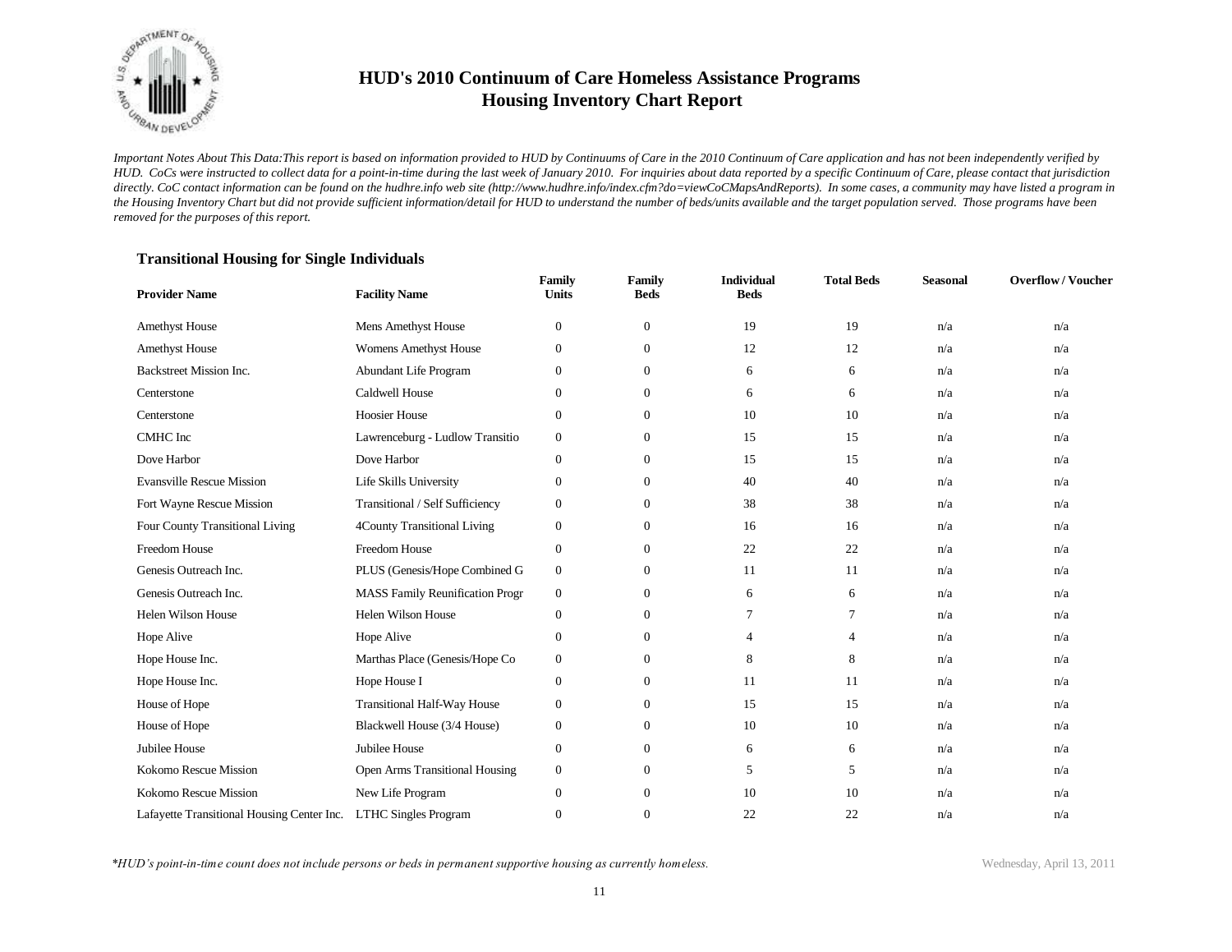

*Important Notes About This Data:This report is based on information provided to HUD by Continuums of Care in the 2010 Continuum of Care application and has not been independently verified by HUD. CoCs were instructed to collect data for a point-in-time during the last week of January 2010. For inquiries about data reported by a specific Continuum of Care, please contact that jurisdiction*  directly. CoC contact information can be found on the hudhre.info web site (http://www.hudhre.info/index.cfm?do=viewCoCMapsAndReports). In some cases, a community may have listed a program in *the Housing Inventory Chart but did not provide sufficient information/detail for HUD to understand the number of beds/units available and the target population served. Those programs have been removed for the purposes of this report.*

| <b>Provider Name</b>                  | <b>Facility Name</b>                    | Family<br><b>Units</b> | Family<br><b>Beds</b> | <b>Individual</b><br><b>Beds</b> | <b>Total Beds</b> | <b>Seasonal</b> | <b>Overflow/Voucher</b> |
|---------------------------------------|-----------------------------------------|------------------------|-----------------------|----------------------------------|-------------------|-----------------|-------------------------|
| LifeSpring Inc.                       | <b>Hedden House Homeless</b>            | $\mathbf{0}$           | $\mathbf{0}$          | 9                                | 9                 | n/a             | n/a                     |
| Light House Mission Inc. Terre Haute  | <b>Light House Mission Transitional</b> | $\mathbf{0}$           | $\mathbf{0}$          | 19                               | 19                | n/a             | n/a                     |
| Light House of Hope Gary              | Light House of Hope                     | $\mathbf{0}$           | $\mathbf{0}$          | 10                               | 10                | n/a             | n/a                     |
| Michigan City Housing Authority       | ML Sanders Pathways                     | $\mathbf{0}$           | $\boldsymbol{0}$      | 6                                | 6                 | n/a             | n/a                     |
| New Directions of Decatur County Inc. | New Directions of Decatur County        | $\mathbf{0}$           | $\mathbf{0}$          | 7                                | 7                 | n/a             | n/a                     |
| <b>Premier Palace</b>                 | <b>Premier Palace</b>                   | $\mathbf{0}$           | $\mathbf{0}$          | 10                               | 10                | n/a             | n/a                     |
| Queen Anne's Vineyard                 | <b>Blair Manor</b>                      | $\mathbf{0}$           | $\mathbf{0}$          | 25                               | 25                | n/a             | n/a                     |
| Rebuilding the Breach Ministries      | The Baker's House                       | $\mathbf{0}$           | $\mathbf{0}$          | 26                               | 26                | n/a             | n/a                     |
| <b>Roosevelt Mission</b>              | Shelter                                 | $\mathbf{0}$           | $\mathbf{0}$          | 6                                | 6                 | n/a             | n/a                     |
| Rose Home                             | Rose Home                               | $\theta$               | $\mathbf{0}$          | 11                               | 11                | n/a             | n/a                     |
| Serenity House of Gary Inc.           | Serenity House                          | $\mathbf{0}$           | $\mathbf{0}$          | 20                               | 20                | n/a             | n/a                     |
| Shepherds House Fort Wayne            | Shepherds House                         | $\mathbf{0}$           | $\mathbf{0}$          | 42                               | 42                | n/a             | n/a                     |
| Stepping Stones for Veterans Inc.     | Stepping Stones for Vets                | $\mathbf{0}$           | $\overline{0}$        | 51                               | 51                | n/a             | n/a                     |
| <b>United Caring Shelters</b>         | <b>Transitional Housing</b>             | $\mathbf{0}$           | $\mathbf{0}$          | 21                               | 21                | n/a             | n/a                     |
| <b>Vessel House</b>                   | <b>Vessel House</b>                     | $\mathbf{0}$           | $\overline{0}$        | 6                                | 6                 | n/a             | n/a                     |
| <b>YWCA</b> of Evansville             | YWCA TH Recovery Program                | $\boldsymbol{0}$       | $\mathbf{0}$          | 24                               | 24                | n/a             | n/a                     |
| <b>Total</b>                          |                                         | $\bf{0}$               | $\bf{0}$              | 607                              | 607               | n/a             | n/a                     |

#### **Transitional Housing for Single Individuals**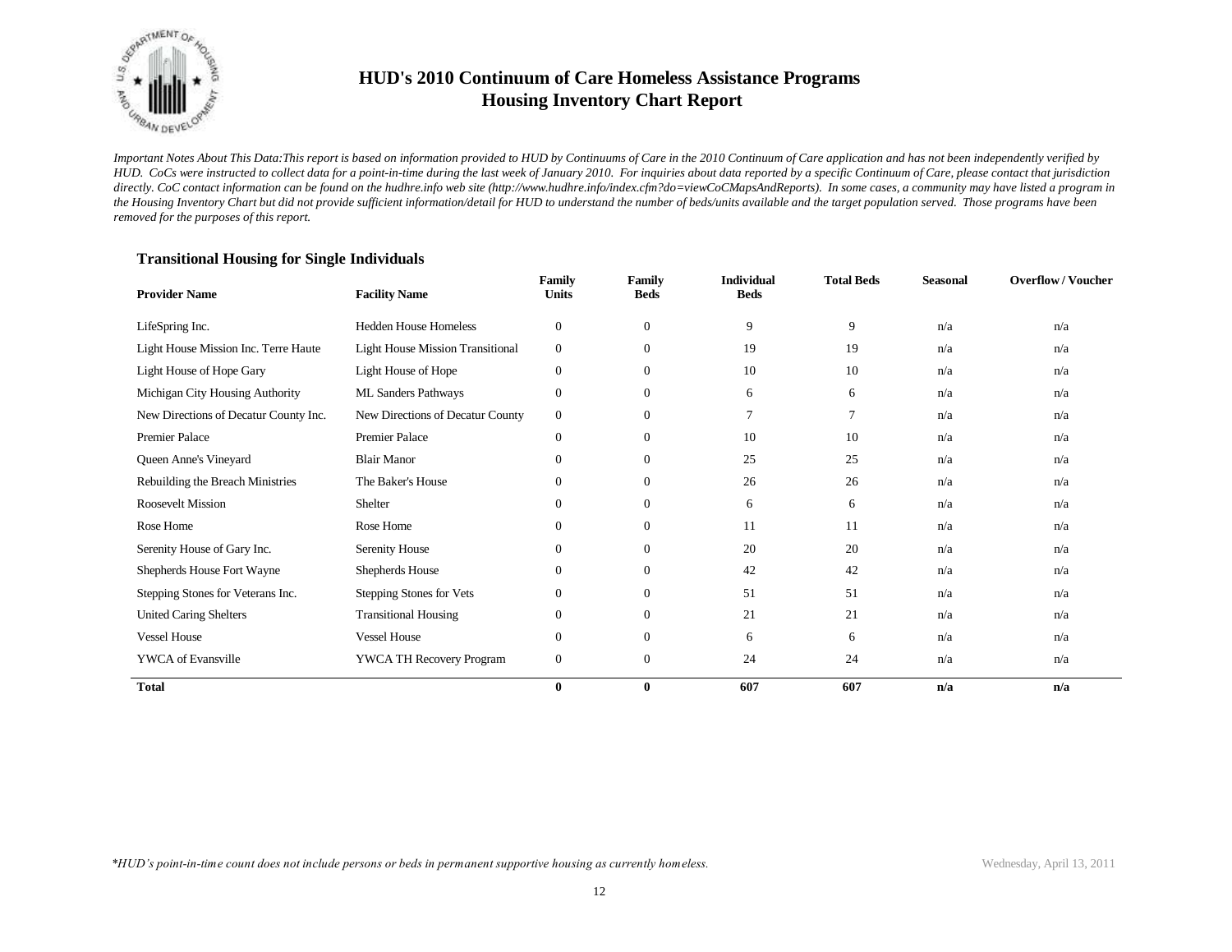

*Important Notes About This Data:This report is based on information provided to HUD by Continuums of Care in the 2010 Continuum of Care application and has not been independently verified by HUD. CoCs were instructed to collect data for a point-in-time during the last week of January 2010. For inquiries about data reported by a specific Continuum of Care, please contact that jurisdiction*  directly. CoC contact information can be found on the hudhre.info web site (http://www.hudhre.info/index.cfm?do=viewCoCMapsAndReports). In some cases, a community may have listed a program in *the Housing Inventory Chart but did not provide sufficient information/detail for HUD to understand the number of beds/units available and the target population served. Those programs have been removed for the purposes of this report.*

### **Transitional Housing for Youth (Under 18 yrs.)**

| <b>Provider Name</b> | <b>Facility Name</b>   | Family<br><b>Units</b> | Family<br><b>Beds</b> | <b>Individual</b><br><b>Beds</b> | <b>Total Beds</b> | <b>Seasonal</b> | <b>Overflow/Voucher</b> |
|----------------------|------------------------|------------------------|-----------------------|----------------------------------|-------------------|-----------------|-------------------------|
| Families by Choice   | Timothy's House        |                        |                       |                                  |                   | n/a             | n/a                     |
| Stepping Stones Inc. | <b>Stepping Stones</b> |                        |                       |                                  |                   | n/a             | n/a                     |
| <b>Total</b>         |                        |                        |                       | 14                               | 14                | n/a             | n/a                     |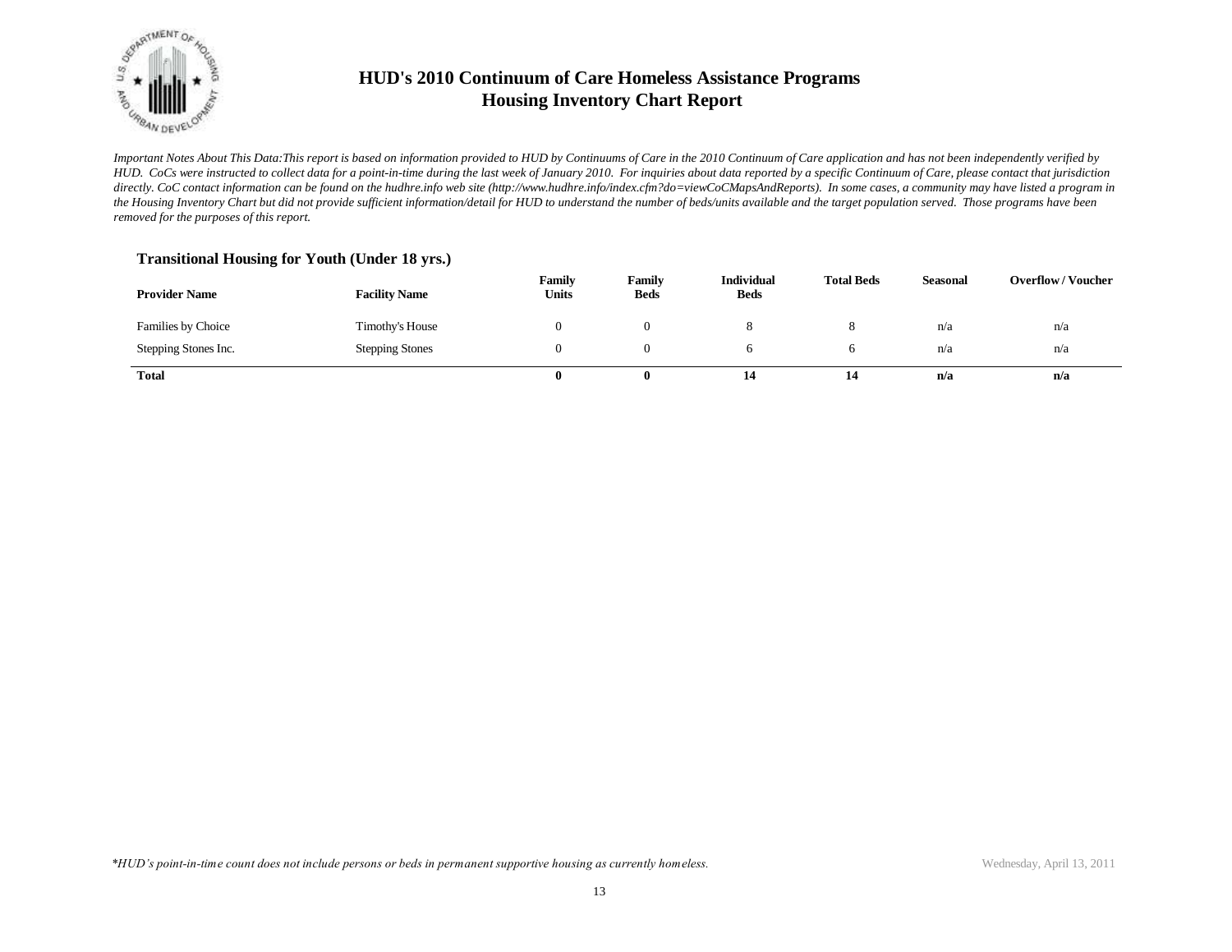

*Important Notes About This Data:This report is based on information provided to HUD by Continuums of Care in the 2010 Continuum of Care application and has not been independently verified by HUD. CoCs were instructed to collect data for a point-in-time during the last week of January 2010. For inquiries about data reported by a specific Continuum of Care, please contact that jurisdiction*  directly. CoC contact information can be found on the hudhre.info web site (http://www.hudhre.info/index.cfm?do=viewCoCMapsAndReports). In some cases, a community may have listed a program in *the Housing Inventory Chart but did not provide sufficient information/detail for HUD to understand the number of beds/units available and the target population served. Those programs have been removed for the purposes of this report.*

### **HPRP - Rapid Re-Housing for Mixed Populations**

| <b>Provider Name</b> | <b>Facility Name</b>              | Family<br><b>Units</b> | <b>Family</b><br><b>Beds</b> | <b>Individual</b><br><b>Beds</b> | <b>Total Beds</b> | <b>Seasonal</b> | <b>Overflow/Voucher</b> |
|----------------------|-----------------------------------|------------------------|------------------------------|----------------------------------|-------------------|-----------------|-------------------------|
| City of Fort Wayne   | City of Fort Wayne HPRP           | $\sqrt{5}$             | 13                           |                                  | 14                | n/a             | n/a                     |
| City of Gary         | City of Gary HPRP                 | $\overline{c}$         | 7                            | $\overline{4}$                   | 11                | n/a             | n/a                     |
| City of Hammond      | City of Hammond HPRP              | 29                     | 107                          | 24                               | 131               | n/a             | n/a                     |
| City of Terre Haute  | City of Terre Haute HPRP          | 4                      | 13                           | $\overline{4}$                   | 17                | n/a             | n/a                     |
| Lake County          | Lake County HPRP                  | $\boldsymbol{0}$       | $\mathbf{0}$                 |                                  |                   | n/a             | n/a                     |
| Region 1             | Housing Opportunities, Inc.       | 10                     | 54                           | 11                               | 65                | n/a             | n/a                     |
| Region 10            | Centerstone, Inc.                 | 11                     | 39                           | 5                                | 44                | n/a             | n/a                     |
| Region 11            | Human Services, Inc.              | $\tau$                 | 24                           | $\overline{4}$                   | 28                | n/a             | n/a                     |
| Region 12            | Aurora, Inc.                      | 19                     | 68                           | 14                               | 82                | n/a             | n/a                     |
| Region 13A           | Blue River Services, Inc.         | 9                      | 31                           | 1                                | 32                | n/a             | n/a                     |
| Region 13B           | Community Mental Health Center,   | 11                     | 35                           | 14                               | 49                | n/a             | n/a                     |
| Region 1A            | Continuum of Care of Northwest I  | 15                     | 45                           | 19                               | 64                | n/a             | n/a                     |
| Region 2             | The Center for the Homeless, Inc. | 14                     | 48                           | $\mathbf{2}$                     | 50                | n/a             | n/a                     |
| Region 3             | Community Action of Northeast In  | 10                     | 26                           | $\overline{4}$                   | 30                | n/a             | n/a                     |
| Region 5             | Center Township of Howard Coun    | 15                     | 45                           | 3                                | 48                | n/a             | n/a                     |
| Region 6             | Bridges Community Services, Inc.  | 20                     | 57                           | 12                               | 69                | n/a             | n/a                     |
| Region 7             | City of Terre Haute               | 31                     | 106                          | 46                               | 152               | n/a             | n/a                     |
| Region 8             | BehaviorCorp, Inc.                | 11                     | 37                           | $\overline{4}$                   | 41                | n/a             | n/a                     |
| Region 9             | Dunn Mental Health Center, Inc.   | 6                      | 18                           | 23                               | 41                | n/a             | n/a                     |
| <b>Total</b>         |                                   | 229                    | 773                          | 196                              | 969               | n/a             | n/a                     |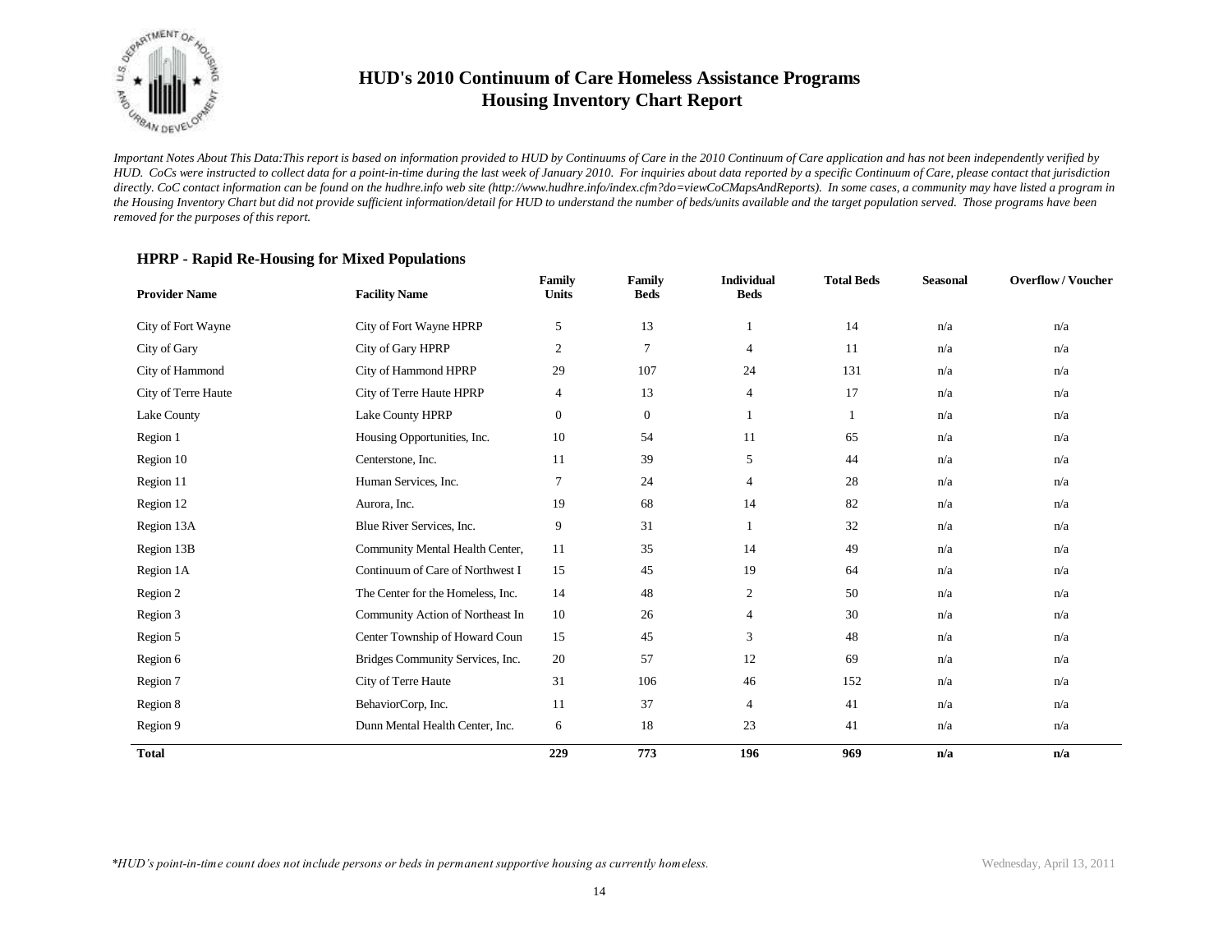

*Important Notes About This Data:This report is based on information provided to HUD by Continuums of Care in the 2010 Continuum of Care application and has not been independently verified by HUD. CoCs were instructed to collect data for a point-in-time during the last week of January 2010. For inquiries about data reported by a specific Continuum of Care, please contact that jurisdiction*  directly. CoC contact information can be found on the hudhre.info web site (http://www.hudhre.info/index.cfm?do=viewCoCMapsAndReports). In some cases, a community may have listed a program in *the Housing Inventory Chart but did not provide sufficient information/detail for HUD to understand the number of beds/units available and the target population served. Those programs have been removed for the purposes of this report.*

### **HPRP - Rapid Re-Housing for Single Individuals**

| <b>Provider Name</b> | <b>Facility Name</b>                              | Family<br><b>Units</b> | Family<br><b>Beds</b> | <b>Individual</b><br><b>Beds</b> | <b>Total Beds</b> | <b>Seasonal</b> | <b>Overflow/Voucher</b> |
|----------------------|---------------------------------------------------|------------------------|-----------------------|----------------------------------|-------------------|-----------------|-------------------------|
| Region 4             | Area IV Agency on Aging, Inc.                     | 2                      | 9                     | $\mathcal{L}$                    | 16                | n/a             | n/a                     |
| <b>Total</b>         |                                                   | $\overline{2}$         | 9                     | 7                                | 16                | n/a             | n/a                     |
|                      | HPRP - Rapid Re-Housing for Youth (Under 18 yrs.) |                        |                       |                                  |                   |                 |                         |
| <b>Provider Name</b> | <b>Facility Name</b>                              | Family<br>Units        | Family<br><b>Beds</b> | <b>Individual</b><br><b>Beds</b> | <b>Total Beds</b> | <b>Seasonal</b> | <b>Overflow/Voucher</b> |
| Region 2A            | The Center for the Homeless                       | 11                     | 47                    | 8                                | 55                | n/a             | n/a                     |
| <b>Total</b>         |                                                   | 11                     | 47                    | 8                                | 55                | n/a             | n/a                     |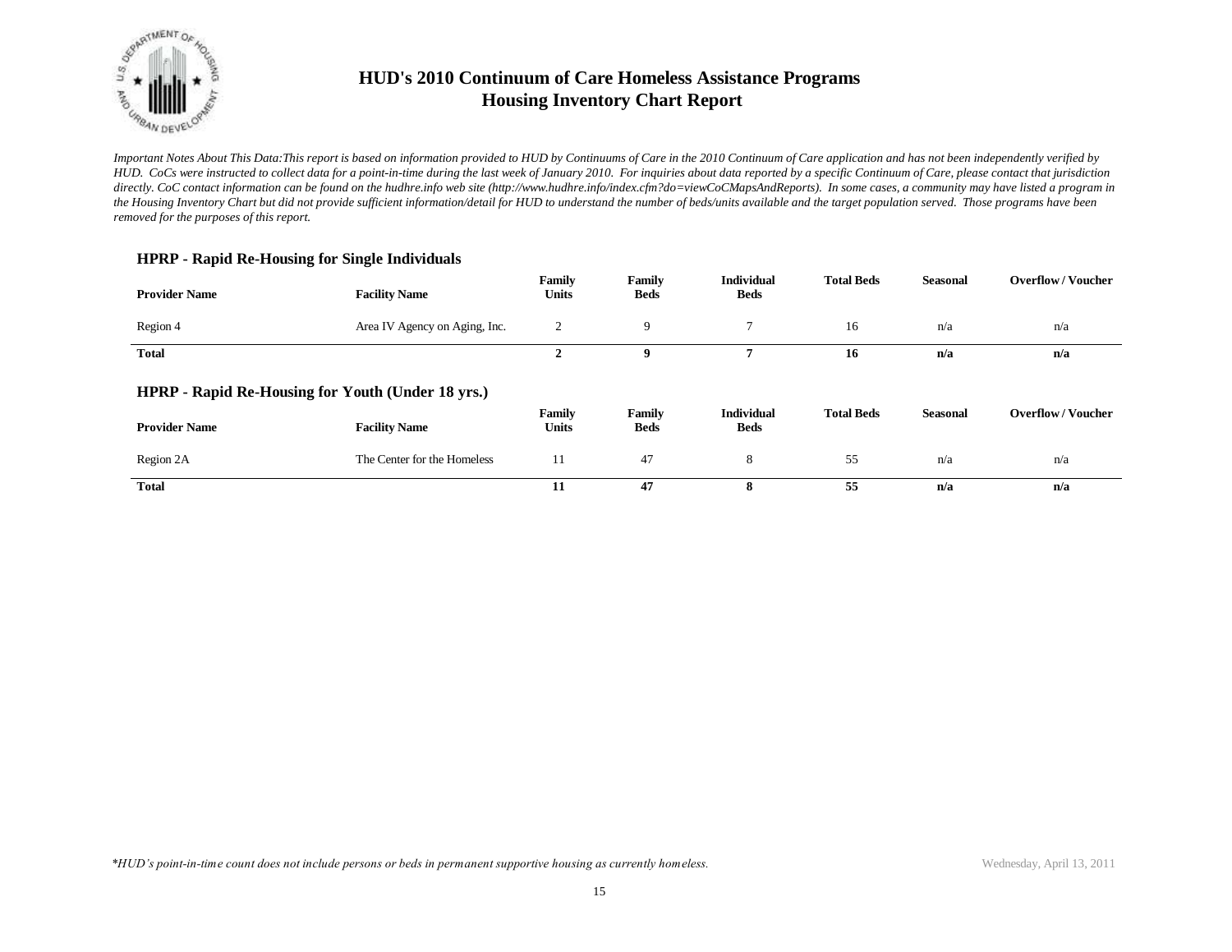

*Important Notes About This Data:This report is based on information provided to HUD by Continuums of Care in the 2010 Continuum of Care application and has not been independently verified by HUD. CoCs were instructed to collect data for a point-in-time during the last week of January 2010. For inquiries about data reported by a specific Continuum of Care, please contact that jurisdiction*  directly. CoC contact information can be found on the hudhre.info web site (http://www.hudhre.info/index.cfm?do=viewCoCMapsAndReports). In some cases, a community may have listed a program in *the Housing Inventory Chart but did not provide sufficient information/detail for HUD to understand the number of beds/units available and the target population served. Those programs have been removed for the purposes of this report.*

| <b>Provider Name</b>                      | <b>Facility Name</b>             | Family<br><b>Units</b> | Family<br><b>Beds</b> | <b>Individual</b><br><b>Beds</b> | <b>Total Beds</b> | <b>Seasonal</b> | <b>Overflow/Voucher</b> |
|-------------------------------------------|----------------------------------|------------------------|-----------------------|----------------------------------|-------------------|-----------------|-------------------------|
| <b>AIDS</b> Ministries                    | <b>Elkhart Permanent Housing</b> | $\overline{c}$         | 6                     | $\overline{4}$                   | 10                | n/a             | n/a                     |
| <b>Behavioral Corp</b>                    | Main Stream I                    | $\mathfrak{2}$         | $\overline{4}$        | 13                               | 17                | n/a             | n/a                     |
| <b>Behavioral Corp</b>                    | Main Stream II                   | 4                      | 11                    | $\overline{4}$                   | 15                | n/a             | n/a                     |
| Catholic Charities Diocese of Gary        | Pathways First SPC               | 10                     | 20                    | 40                               | 60                | n/a             | n/a                     |
| Community Action of Northeast Indiana (C) | Indiana Shelter Plus Care        | 10                     | 20                    | 30                               | 50                | n/a             | n/a                     |
| <b>ECHO Housing Corporation</b>           | Aurora New Start leasing         | 20                     | 36                    | 10                               | 46                | n/a             | n/a                     |
| Hope House                                | Hannah House                     |                        | 3                     | 3                                | 6                 | n/a             | n/a                     |
| Housing Opportunities Inc.                | Permanent Housing 4              | 4                      | 12                    | 2                                | 14                | n/a             | n/a                     |
| Housing Opportunities Inc.                | Tulip                            | 6                      | 18                    | 2                                | 20                | n/a             | n/a                     |
| Housing Opportunities Inc.                | Creekview                        | 6                      | 18                    | $\overline{2}$                   | 20                | n/a             | n/a                     |
| Housing Opportunities Inc.                | Dixie/Creekview                  | 6                      | 18                    | $\overline{2}$                   | 20                | n/a             | n/a                     |
| Indiana S+C II                            | Indiana S+C II                   | 23                     | 102                   | 42                               | 144               | n/a             | n/a                     |
| Martha's House Inc.                       | Permanent Supportive Housing     | $\overline{4}$         | 8                     | 11                               | 19                | n/a             | n/a                     |
| Mental Health America of Vigo County      | Sweet Home Terre Firma           |                        | 2                     | $\overline{7}$                   | 9                 | n/a             | n/a                     |
| Porter Starke CMHC                        | Porter Starke SPC                | 4                      | 9                     | 9                                | 18                | n/a             | n/a                     |
| <b>Total</b>                              |                                  | 103                    | 287                   | 181                              | 468               | n/a             | n/a                     |

#### **Permanent Supportive Housing for Mixed Populations**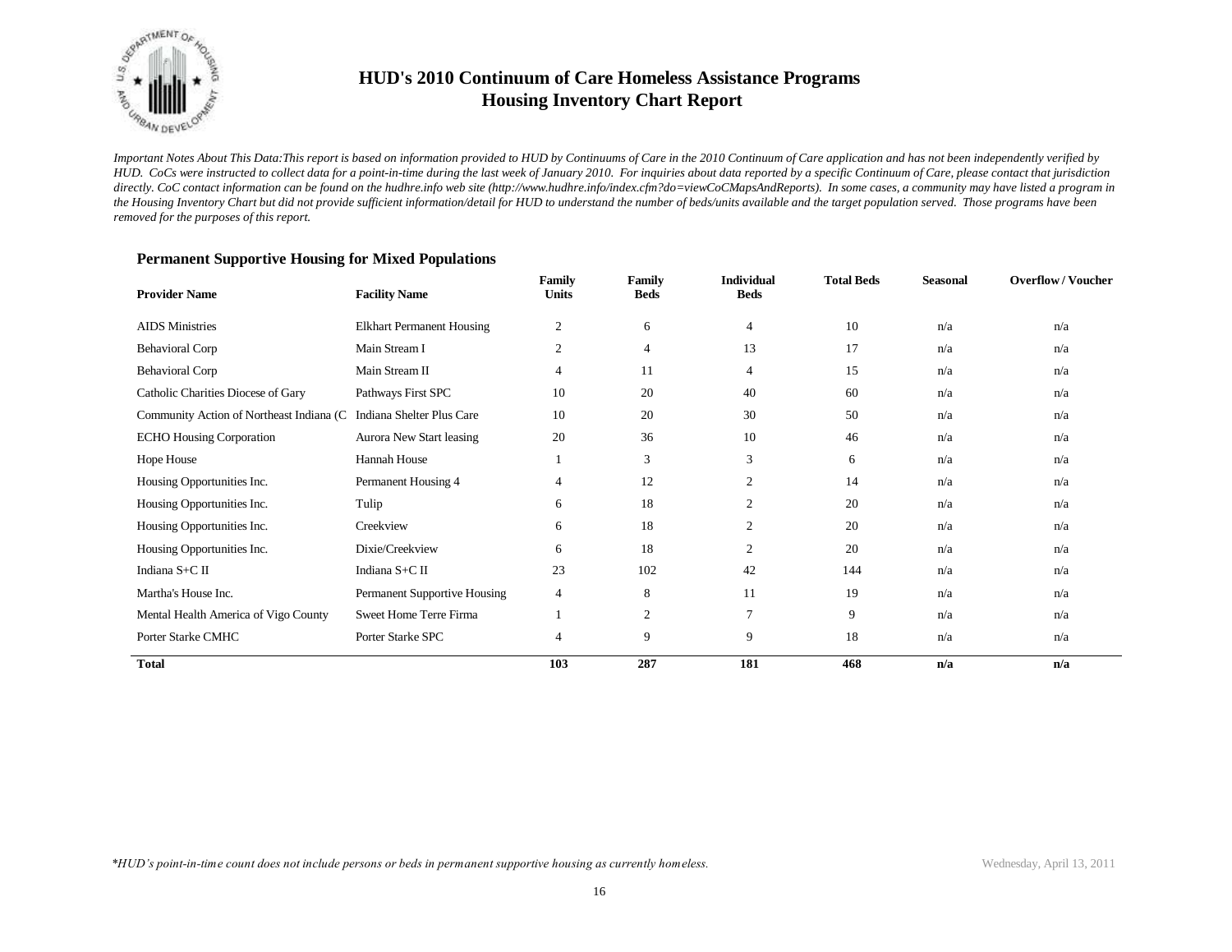

*Important Notes About This Data:This report is based on information provided to HUD by Continuums of Care in the 2010 Continuum of Care application and has not been independently verified by HUD. CoCs were instructed to collect data for a point-in-time during the last week of January 2010. For inquiries about data reported by a specific Continuum of Care, please contact that jurisdiction*  directly. CoC contact information can be found on the hudhre.info web site (http://www.hudhre.info/index.cfm?do=viewCoCMapsAndReports). In some cases, a community may have listed a program in *the Housing Inventory Chart but did not provide sufficient information/detail for HUD to understand the number of beds/units available and the target population served. Those programs have been removed for the purposes of this report.*

| <b>Provider Name</b>                         | <b>Facility Name</b>                 | Family<br><b>Units</b> | Family<br><b>Beds</b> | <b>Individual</b><br><b>Beds</b> | <b>Total Beds</b> | <b>Seasonal</b> | <b>Overflow/Voucher</b> |
|----------------------------------------------|--------------------------------------|------------------------|-----------------------|----------------------------------|-------------------|-----------------|-------------------------|
| Aliveness Project                            | Aliveness Project of Northwest       | $\boldsymbol{0}$       | $\mathbf{0}$          | 46                               | 46                | n/a             | n/a                     |
| Aurora                                       | Evansville Partners S+C              | $\mathbf{0}$           | $\mathbf{0}$          | 20                               | 20                | n/a             | n/a                     |
| Cedars HOPE                                  | Cedars I                             | $\mathbf{0}$           | $\mathbf{0}$          | 8                                | 8                 | n/a             | n/a                     |
| <b>Cedars HOPE</b>                           | Cedars II                            | $\mathbf{0}$           | $\mathbf{0}$          | 5                                | 5                 | n/a             | n/a                     |
| Center for Behavioral Health Bloomington     | <b>Grant Street House</b>            | $\mathbf{0}$           | $\mathbf{0}$          | 12                               | 12                | n/a             | n/a                     |
| Center for Behavioral Health Bloomington     | Martinsville Plaza Apartments        | $\mathbf{0}$           | $\mathbf{0}$          | 9                                | 9                 | n/a             | n/a                     |
| Centerstone                                  | <b>Bloomington Shelter Plus Care</b> | $\boldsymbol{0}$       | $\mathbf{0}$          | 10                               | 10                | n/a             | n/a                     |
| CMHC Inc                                     | Lawrenceburg - Batesville PH         | $\mathbf{0}$           | $\mathbf{0}$          | 10                               | 10                | n/a             | n/a                     |
| CMHC Inc                                     | Lawrenceburg - Center Street 2       | $\mathbf{0}$           | $\mathbf{0}$          | 8                                | 8                 | n/a             | n/a                     |
| CMHC Inc                                     | Lawrenceburg - Center Street Non     | $\mathbf{0}$           | $\mathbf{0}$          | 3                                | 3                 | n/a             | n/a                     |
| <b>CMHC</b> Inc                              | Lawrenceburg - Ludlow Apts           | $\mathbf{0}$           | $\mathbf{0}$          | 8                                | 8                 | n/a             | n/a                     |
| <b>CMHC</b> Inc                              | Lawrenceburg - Ludlow Apts 2 N       | $\mathbf{0}$           | $\mathbf{0}$          | 1                                |                   | n/a             | n/a                     |
| CMHC Inc                                     | Lawrenceburg - Batesville SPC        | $\boldsymbol{0}$       | $\mathbf{0}$          | 10                               | 10                | n/a             | n/a                     |
| CMHC Inc                                     | Vevay - 513 Pearl St.                | $\mathbf{0}$           | $\mathbf{0}$          | 4                                | $\overline{4}$    | n/a             | n/a                     |
| <b>CMHC</b> Inc                              | Vevay - 503 Pearl St.                | $\mathbf{0}$           | $\mathbf{0}$          | 8                                | 8                 | n/a             | n/a                     |
| CMHC Inc                                     | Lawrenceburg - 513 Pearl Non H       | $\mathbf{0}$           | $\mathbf{0}$          | 4                                | 4                 | n/a             | n/a                     |
| <b>Edgewater Systems for Balanced Living</b> | <b>SPC</b>                           | $\mathbf{0}$           | $\mathbf{0}$          | 20                               | 20                | n/a             | n/a                     |
| Edgewater Systems for Balanced Living        | Phoenix Apartments                   | $\boldsymbol{0}$       | $\mathbf{0}$          | 20                               | 20                | n/a             | n/a                     |
| Indiana S+C III                              | <b>Meridian Services</b>             | $\mathbf{0}$           | $\mathbf{0}$          | 10                               | 10                | n/a             | n/a                     |
| Indiana S+C III                              | City of Lafayette                    | $\boldsymbol{0}$       | $\mathbf{0}$          | 20                               | 20                | n/a             | n/a                     |
| Indiana S+C III                              | Howard Regional Behavioral           | $\mathbf{0}$           | $\mathbf{0}$          | 15                               | 15                | n/a             | n/a                     |
| Mental Health America of Tippecanoe Cou      | <b>Supportive Housing</b>            | $\boldsymbol{0}$       | $\mathbf{0}$          | 8                                | 8                 | n/a             | n/a                     |
| Mental Health America of Vigo County         | <b>YOUnity Housing</b>               | $\mathbf{0}$           | $\Omega$              | 10                               | 10                | n/a             | n/a                     |

### **Permanent Supportive Housing for Single Individuals**